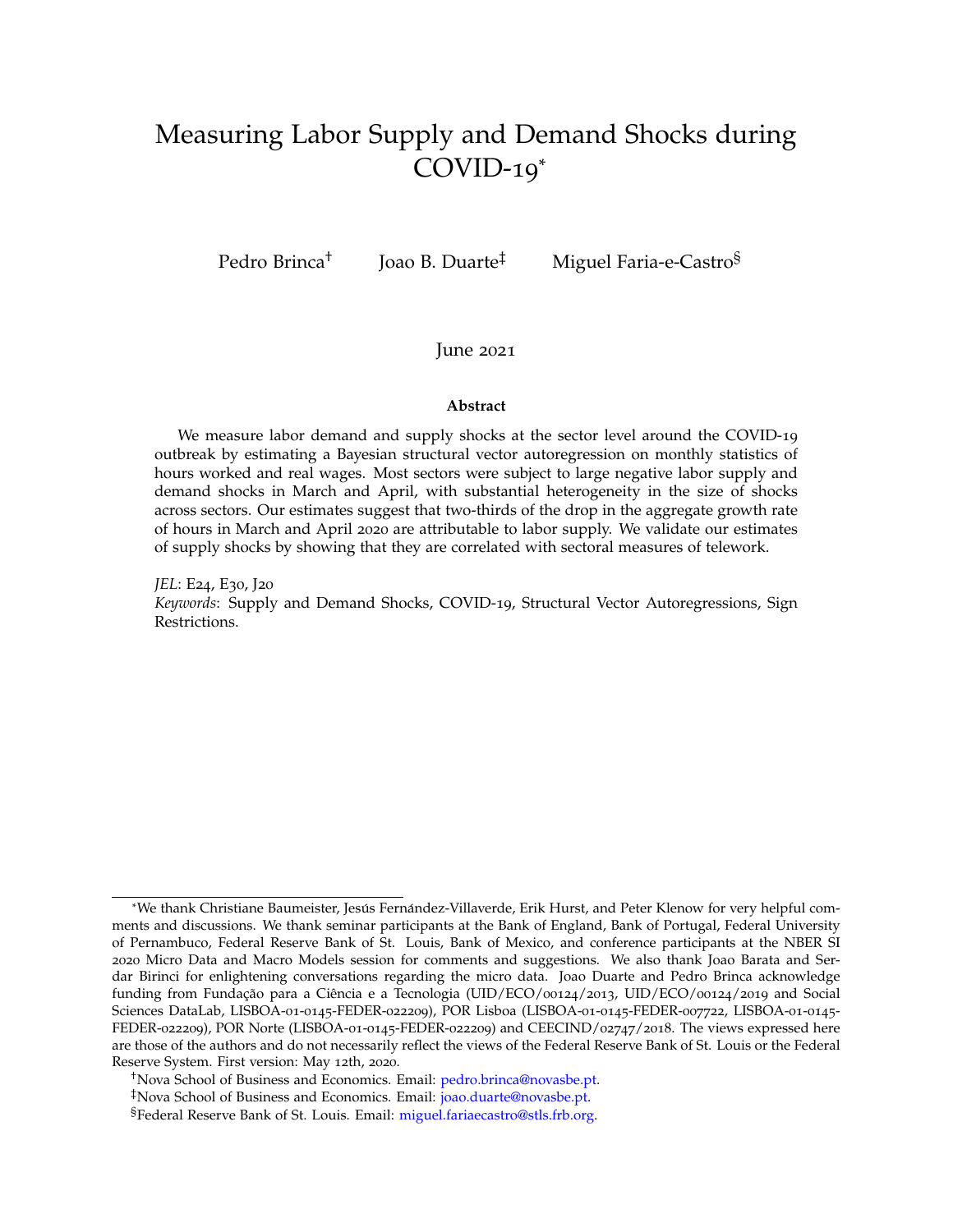### **1 Introduction**

The ongoing COVID-19 outbreak and subsequent public health policy response have caused widespread disruption in most economies. On one hand, authorities around the world have enforced containment and mitigation measures that entailed the supervised shutdown of entire sectors of their economies. On the other hand, in face of health safety uncertainty, agents voluntarily engaged in self-imposed social distancing. There are many aspects that make studying this shock interesting. First, there is its unprecedented nature, both in terms of magnitude and uncertainty regarding its persistence. Second, it combined features that are traditionally associated with both demand and supply shocks. Third, its effects across sectors in the economy were extremely heterogeneous, with some industries shutting down almost completely (such as movie theaters), while others potentially benefiting from increased demand (such as general merchandise retailers). For many sectors, it is not clear whether this is mostly a demand or a supply shock.

This paper attempts to help answering that question by estimating labor demand and supply shocks at the sectoral level. Labor demand/supply shocks are defined here as unforeseen changes in employers/workers willingness to hire/work given the observed wage. We apply the general methodology proposed by [Baumeister and Hamilton](#page-32-0) ([2015](#page-32-0)) and use Bayesian structural vector autoregressions (SVAR) to model the joint dynamics of monthly real wages and hours worked for each 2-digit NAICS sector of the US economy, as well as for total private employment. Combined with priors on labor demand and supply elasticities that are informed by the literature, we use sign restrictions to identify and estimate sequences of labor demand and supply shocks. Our latest historical decomposition estimates are for the months of March-May 2020 that featured the controlled shutdown and subsequent reopening of parts of the US economy.

Total private employment fell by 16.24 percentage points in April 2020; we find that supply shocks accounted for 68.83% of this decrease. In other words, total private employment grew by 16.04 pp less in April 2020 (non-annualized) than its historical average and two-thirds of this negative growth is attributed to a negative labor supply shock. While most sectors that we consider were subject to negative supply shocks in this period, there is some heterogeneity in the size of both demand and supply shocks. Leisure and Hospitality experienced the largest disruption by far (−9.55 pp in March, 59% of which was supply, and −63.18 pp in April, 63% of which was supply). The least-affected sectors were Utilities, Information, and Financial Activities. In fact, Information experienced positive demand shocks in March (+0.46 pp), and Utilities was the only sector with positive demand shocks in April  $(+1.173$  pp). These patterns revert in May, with most sectors experiencing positive supply and demand shocks, particularly Leisure and Hospitality and Construction.

Since we only model hours and real hourly wages, the estimated labor supply and demand shocks are interpreted as shifts in the demand and supply curves. They are the net result of potentially many shocks — aggregate or sectoral — that affect household labor decisions (labor supply curve) or firms' employment decisions (labor demand curve). Examples of major factors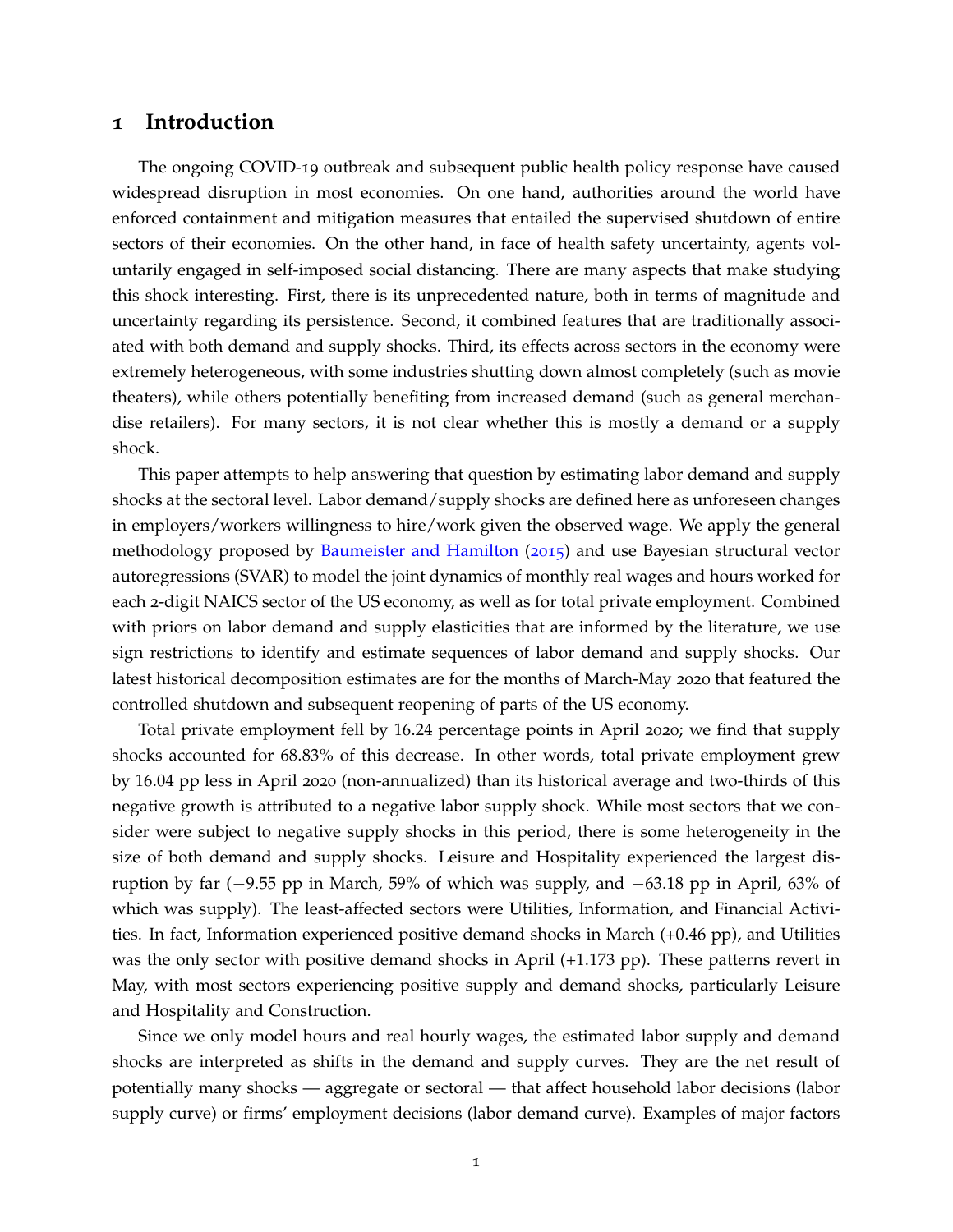that may have resulted in shifts in the labor supply curve are the increase in health risk of going to work, mandated lockdowns during the COVID-19 period, or certain features of the CARES act (such as changes to unemployment insurance), as all of these may potentially affect the willingness to work at a given hourly real wage. On the other hand, demand shortages [\(Guerrieri et al.,](#page-33-0) [2020](#page-33-0); [Baqaee and Farhi,](#page-32-1) [2020](#page-32-1)), supply disruptions, fiscal and monetary policies during COVID-19, among others, may have potentially affected the willingness of firms to hire at a given hourly real wage—a labor demand curve shift. An important caveat of our methodology is that unexpected changes in wages could be the result of changes in the SVAR model parameters (labor demand/supply elasticities and parameters related to the lag structure) rather than shocks. In other words, movements in equilibrium wages and hours during March and April could be the result of structural breaks. Given the limited data and minimal structure in our empirical framework, it is impossible to disentangle shocks from structural breaks in model parameters.<sup>[1](#page-2-0)</sup>

Even though our interpretation is broad, we believe that disentangling supply and demand shocks is important for the design of economic policy during this crisis [\(Baqaee and Farhi,](#page-32-1) [2020](#page-32-1)). Conceptually, our measure of labor supply shocks should be directly related to the state of the public health crisis: once this crisis is brought under control, negative supply shocks should disappear as workers are no longer reluctant to go to work and lockdowns are lifted. While demand shocks may also have a public health-related component (especially in sectors where consumption of goods and services involves a social component), they may be more related to the general state of the economy (reflecting low demand due to loss of income from workers or high uncertainty, for example). More specifically, the fall in employment and aggregate expenditure that are caused by this shock can lead to a reduction of activity in sectors that are not explicitly subject to the lockdown. This reduction in activity in non-lockdown sectors, which we identify as sectoral demand shocks, can be addressed via targeted stabilization policies, such as fiscal or credit policies. For these reasons, measuring demand and supply shocks at the sectoral level is important for the design of public policies that are aimed at minimizing long-term effects of this crisis.[2](#page-2-1)

Our sectoral shock decomposition also provides natural moment conditions to help discipline quantitative work not only on the COVID-19 crisis, but also in other periods. There is a large set of shocks and models that are observationally equivalent in terms of being consistent with a number of standard moments while at the same being consistent with movements in hours worked and real earnings. One can formulate models in which the entirety of the drop in hours

<span id="page-2-0"></span><sup>&</sup>lt;sup>1</sup>It should be noted that even from the point of the view of the economic agents themselves it is arguably hard to immediately know how to behave when offered a full set of different wages under this extreme environment. In any event, we acknowledge that the inability to identify structural breaks without more data or more structure is a limitation of our exercise.

<span id="page-2-1"></span><sup>2</sup>The focus of this paper are labor demand and supply shocks, i.e. not "aggregate" (final output) demand and supply shocks. This means that while a negative TFP shock, for example, would be considered a negative supply shock in the market for final output, it materializes as a negative demand shock in our context (along with negative aggregate demand shocks). Thus not all negative demand shocks may necessarily entail an optimal response from fiscal and monetary policymakers. However, and as we show in the paper, there are reasons to believe that the negative demand shocks that we estimate are not caused by TFP.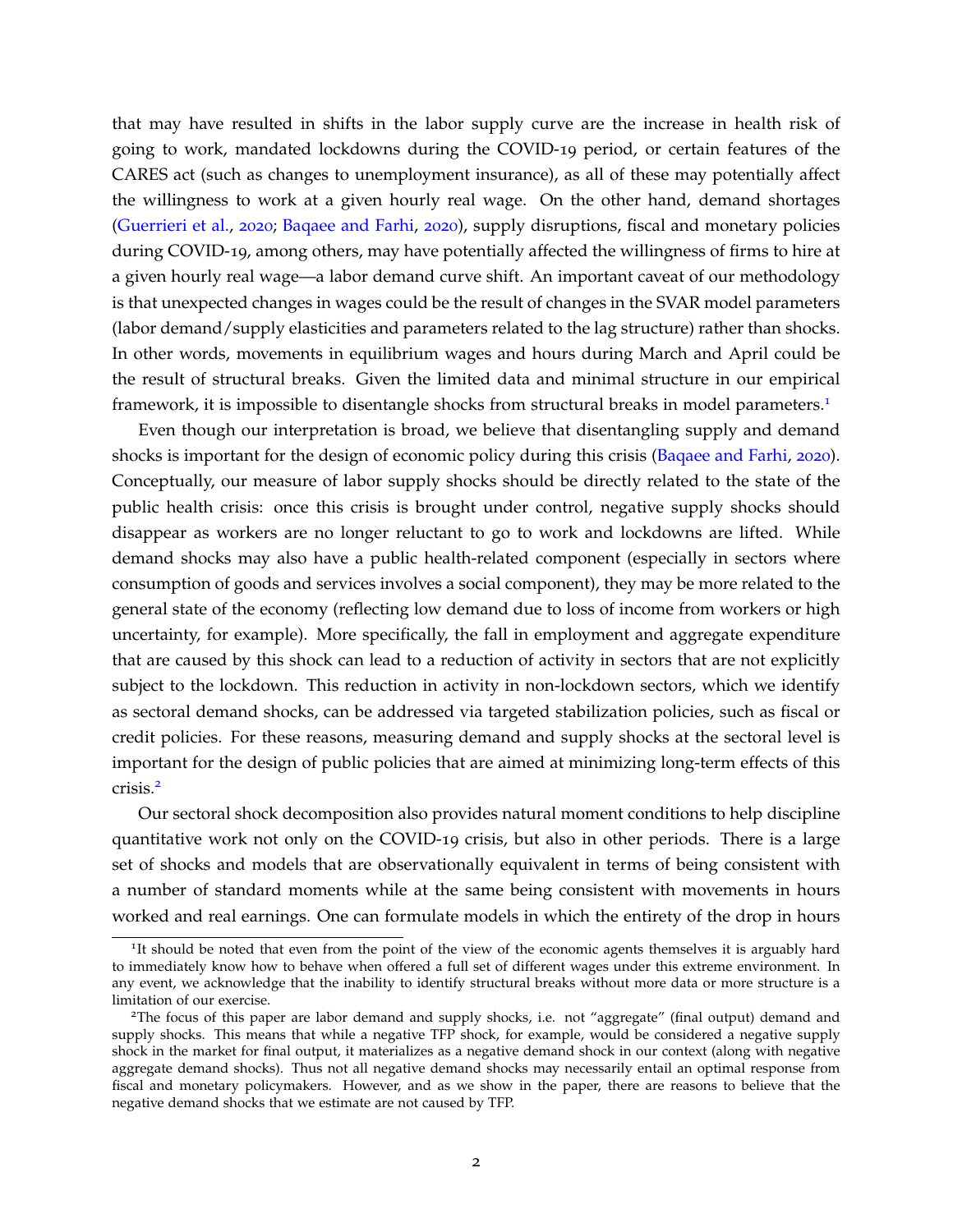worked is attributed to shifts in the demand for labor, and other models where all of these movements arise from shifts in the labor supply. The results of our analysis restrict the set of models and shocks that are empirically plausible. Our estimated sectoral shock measures can also be potentially used as instruments for labor supply and demand shocks in empirical work in a variety of different settings, including, but not restricted to, the COVID-19 crises. Our decomposition exercise is potentially vulnerable to some critiques, namely the role of composition effects in driving the joint dynamics of aggregate hours and hourly earnings. We do the best we can, given the available data, to provide upper bounds for the importance of supply shocks in the presence of extreme versions of these composition effects; we find that negative supply shocks would still be sizeable in the period under analysis.

Our paper relates to the emerging literature on the economic effects of the COVID-19 outbreak, especially to studies related to the nature of the shocks affecting multi-sector economies.[3](#page-3-0) [Baqaee and Farhi](#page-32-1) ([2020](#page-32-1)) study the effects of the COVID-19 crisis in a disaggregated Keynesian model with multiple sectors, factors, and input-output linkages. They find that negative supply shocks are stagflationary and that negative demand shocks are deflationary, which serves as the basis for our identification. [del Rio-Chanona et al.](#page-32-2) ([2020](#page-32-2)) perform a sectoral analysis of demand and supply shocks in the US economy. Their measure of exposure to supply shocks aggregates a remote labor index across occupations at the sector level, while their exposure to demand shocks is based on Congressional Budget Office estimates. Instead, we jointly measure demand and supply shocks using a unified econometric framework and a single source of data. [Guerrieri et al.](#page-33-0) ([2020](#page-33-0)) show that under certain assumptions in a model with multiple sectors and incomplete markets, supply shocks can have effects that resemble those of demand shocks ("Keynesian supply shocks"). While the previously cited papers mostly focus on "aggregate" final output supply and demand, our paper focuses on labor market demand and supply shocks. Supply and demand shocks in both markets are not necessarily isomorphic: while an aggregate output demand shock also manifests itself as a demand shock in the labor market, a positive TFP shock, for example, is simultaneously an output supply shock and a labor demand shock. The shocks we estimate are not structural through the lens of an economic model as in [Guerrieri et al.](#page-33-0) ([2020](#page-33-0)), which means that we cannot disentangle these from other types of demand shocks. Their insights suggest that we may be underestimating the size of supply shocks in our exercise. There is also a new literature embedding epidemiology features in standard macroeconomic models and where epidemics generate reductions in economic activity that would be captured by our framework as both negative supply and demand shocks [\(Eichenbaum et al.,](#page-32-3) [2020](#page-32-3)).

This paper is organized as follows: section [2](#page-4-0) describes the econometric framework; section [3](#page-9-0) describes the data; section [4](#page-9-1) presents the results from our historical decomposition exercise; section [5](#page-23-0) presents robustness checks as well as some validation exercises; and section [6](#page-31-0) concludes.

<span id="page-3-0"></span><sup>3</sup>Examples include [Danieli and Olmstead-Rumsey](#page-32-4) ([2020](#page-32-4)), [Barrot et al.](#page-32-5) ([2020](#page-32-5)), [Bodenstein et al.](#page-32-6) ([2020](#page-32-6)) and [Faria-e-](#page-32-7)[Castro](#page-32-7) ([2021](#page-32-7)).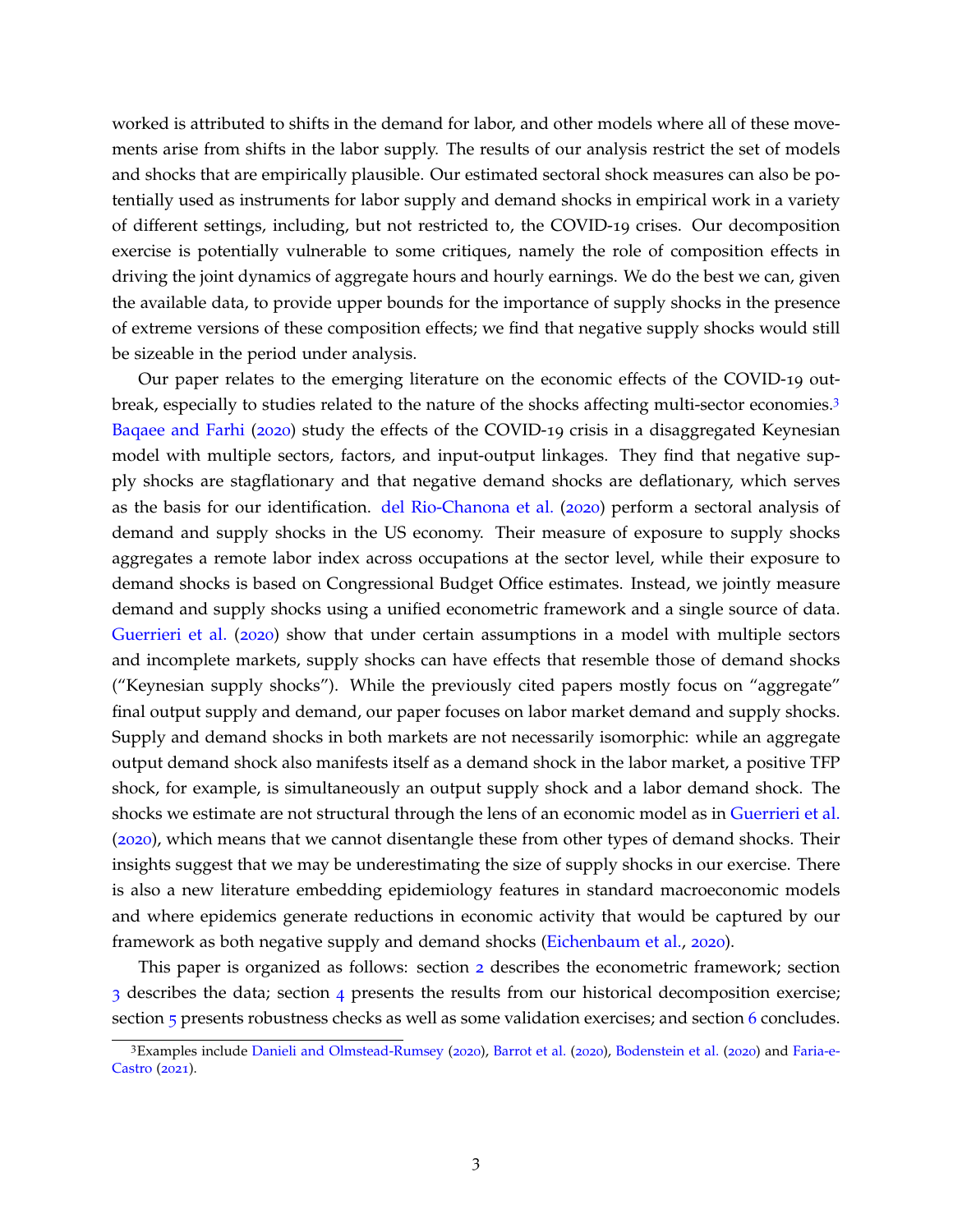### <span id="page-4-0"></span>**2 Methodology**

We use the methodology proposed by [Baumeister and Hamilton](#page-32-0) ([2015](#page-32-0)) to identify labor supply and demand shocks in each sector *l* ∈ *L*. [4](#page-4-1) The methodology can be generally applied to any market, provided that data on prices and quantities are available; we specifically apply it to the US labor market. We use a structural vector autoregression (SVAR) to describe the joint dynamics of the growth rate of real wages  $\Delta w_t^l$  and the growth rate of hours worked  $\Delta h_t^l$  in a given sector. Let  $y_t^l = (\Delta w_t^l, \Delta h_t^l)$  be the 2 × 1 vector of observables. Then the SVAR for sector *l* takes the form

$$
A^l y_t^l = B_0^l + B^l(L) y_{t-1}^l + \varepsilon_t^l,
$$
\n<sup>(1)</sup>

<span id="page-4-2"></span>where  $A^l$  is a 2  $\times$  2 matrix describing the contemporaneous relations,  $B^l_0$  is a 2  $\times$  1 vector of constants,  $B^l(L) = B_1^l + B_2^lL + B_3^lL^2 + \cdots + B_m^lL^{m-1}$  are the 2 × 2 matrices associated with each lag of  $y_t^l$ , and  $\varepsilon_t^l$  is a 2  $\times$  1 vector of structural shocks that are assumed to be i.i.d. *N*(0, *D*) and mutually uncorrelated (*D* is diagonal).

Let  $\varepsilon_t^l = (\varepsilon_{d,t}^l, \varepsilon_{s,t}^l)$  so that the first equation corresponds to labor demand and the second equation to labor supply. We assume that the contemporaneous relation matrix  $A^l$  takes the form

$$
A^{l} = \begin{bmatrix} -\beta^{l} & 1 \\ -\alpha^{l} & 1 \end{bmatrix},
$$
 (2)

where *β l* is interpreted as the elasticity of labor demand and *α <sup>l</sup>* as the elasticity of labor supply in sector *l*.

The equations for labor market demand and supply in sector *l* are then given by

$$
\Delta h_t^l = b_{10}^{d,l} + \beta^l \Delta w_t^l + \sum_{i=1}^m b_{11}^{i,d,l} \Delta w_{t-i}^l + \sum_{i=1}^m b_{12}^{i,d,l} \Delta h_{t-i}^l + \varepsilon_{d,t}^l
$$
\n(3)

$$
\Delta h_t^l = b_{20}^{s,l} + \alpha^l \Delta w_t^l + \sum_{i=1}^m b_{21}^{i,s,l} \Delta w_{t-i}^l + \sum_{i=1}^m b_{22}^{i,s,l} \Delta h_{t-i}^l + \varepsilon_{s,t}^l. \tag{4}
$$

It is important to emphasize that under this framework, the relative sizes of the impact of supply and demand shocks on equilibrium movements in the growth rate of hours depend crucially on the relative size of demand and supply elasticities. For example, assuming no intercepts and no lags, solving for the growth rates of hours and real wages yields

<span id="page-4-1"></span><sup>4</sup>*L* also includes a "Total Private" employment sector.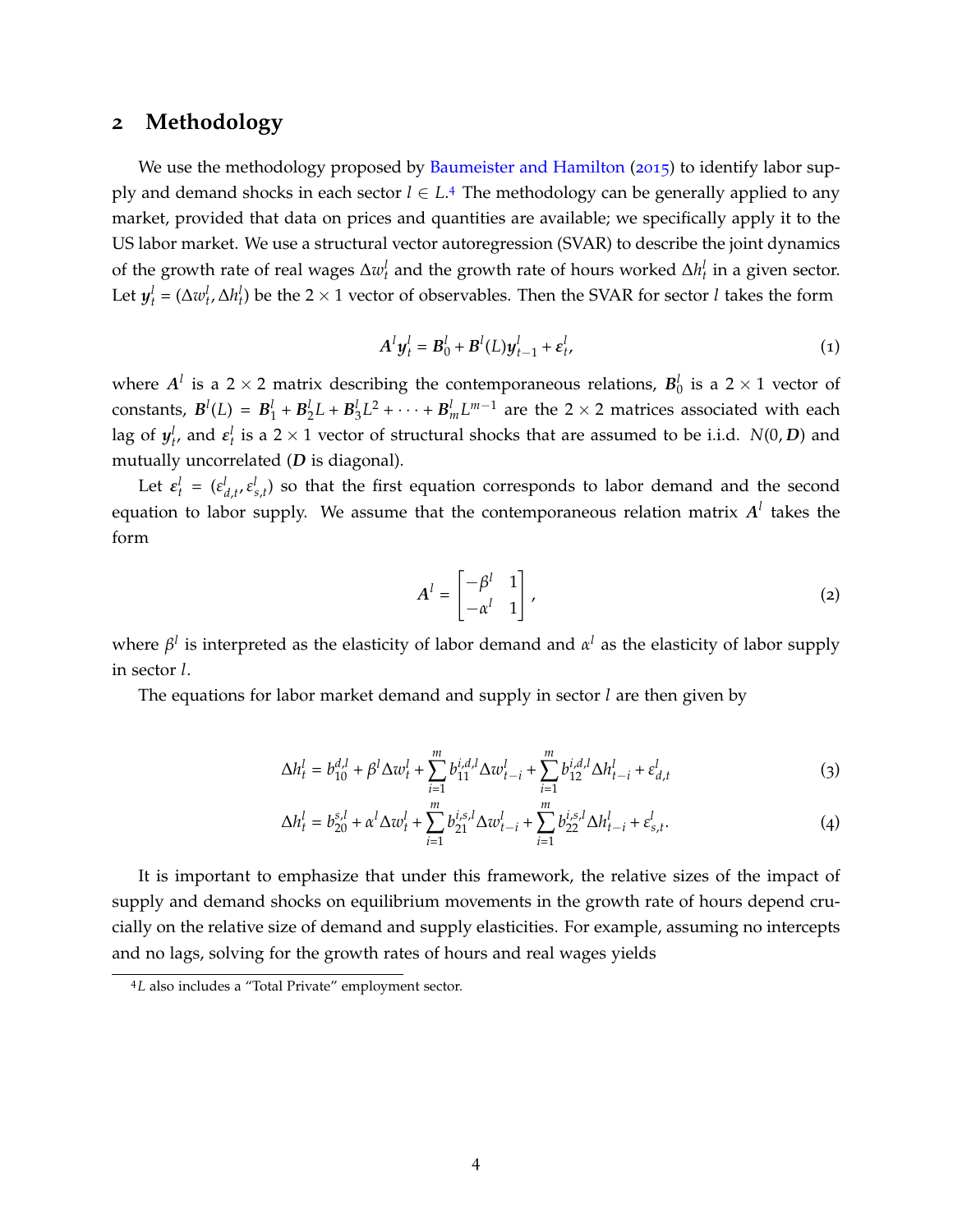$$
\Delta h_t^l = \left(\frac{1}{1 - \left(\frac{\alpha^l}{\beta^l}\right)^{-1}}\right) \varepsilon_{d,t}^l + \left(\frac{1}{1 - \frac{\alpha^l}{\beta^l}}\right) \varepsilon_{s,t}^l
$$

$$
\Delta w_t^l = \left(\frac{1/\beta^l}{\frac{\alpha^l}{\beta^l} - 1}\right) \varepsilon_{d,t}^l + \left(\frac{1/\beta^l}{1 - \frac{\alpha^l}{\beta^l}}\right) \varepsilon_{s,t}^l.
$$

If we assume that the demand curve is downward sloping and the supply curve is upward sloping, we have the standard result that, *ceteris paribus*, a positive shift in the demand curve makes equilibrium hours increase and wages increase, while, *ceteris paribus*, a positive shift in the supply curve makes hours rise and wages fall. That is, if  $\beta^l < 0$  and  $\alpha^l > 0$ , then  $\frac{\partial \Delta h_i^l}{\partial \epsilon^l_{d,t}} > 0$ and  $\frac{\partial \Delta h_i^l}{\partial \epsilon_{s,t}^l} > 0$ , while  $\frac{\partial \Delta w_i^l}{\partial \epsilon_{d,t}^l} > 0$  and  $\frac{\partial \Delta w_i^l}{\partial \epsilon_{s,t}^l} < 0$ . Moreover, note that the relative size effects of supply vs. demand shocks on employment and wages depend on the relative labor demand and supply elasticities  $\frac{\alpha^l}{\beta^l}$ *β l* . The flatter (steeper) the supply curve is relative to the demand curve, the weaker (stronger) the relative impact of a supply shock is on hours, and the stronger (weaker) its impact is on real wages.<sup>[5](#page-5-0)</sup> One can thus identify labor supply and demand shocks given data on hours and wages and values for the elasticities. Using those shocks, one can then decompose the movements in equilibrium wages and hours into demand and supply components. Figure [1](#page-6-0) presents a visual representation of the identification procedure.

<span id="page-5-0"></span><sup>5</sup>[Uhlig](#page-33-1) ([2017](#page-33-1)) explicitly lays out all the basic assumptions required for identifying demand and supply shocks.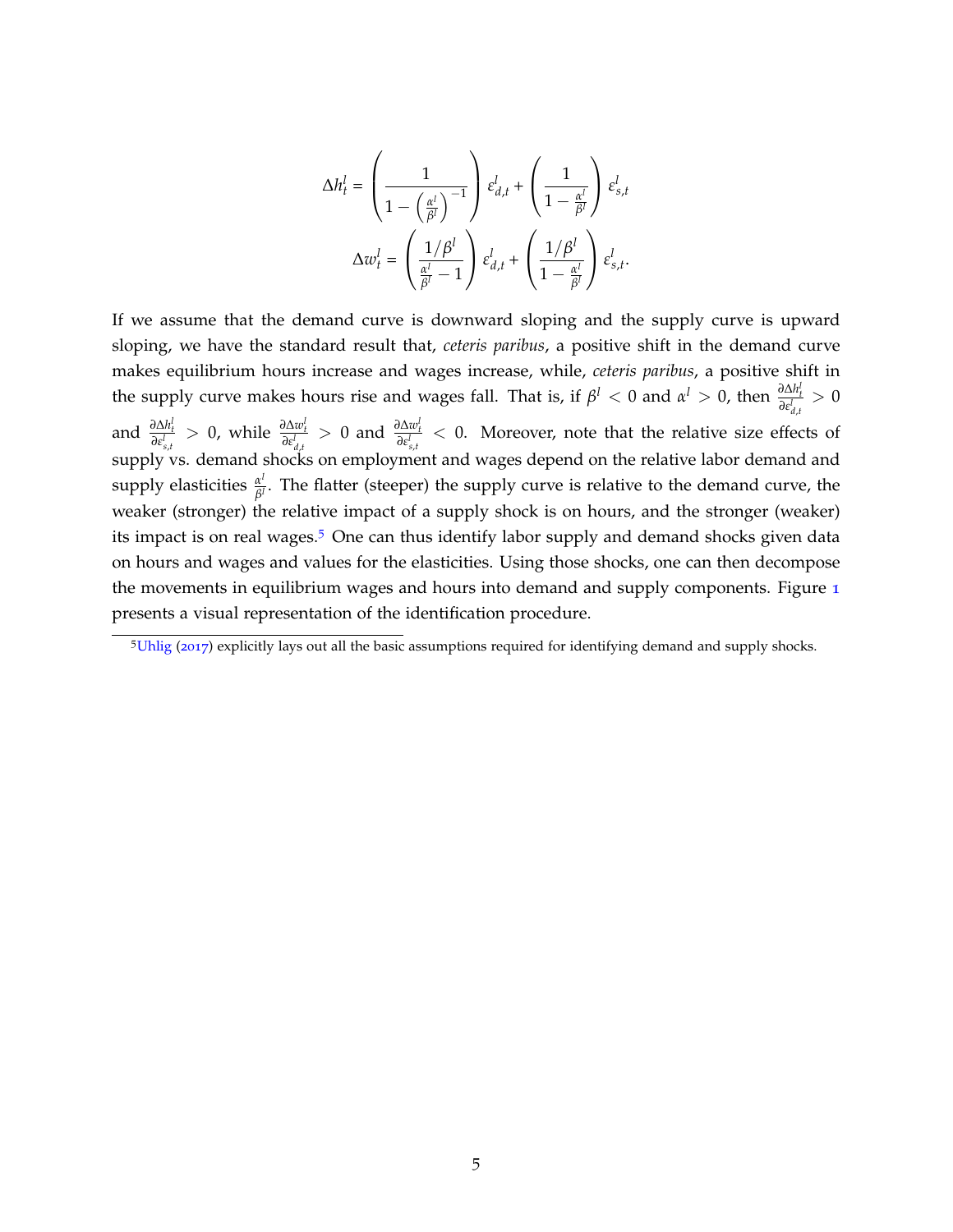<span id="page-6-0"></span>



Example where the decomposition of changes in equilibrium hours  $(h_2 - h_1 = \Delta h = \Delta h(\varepsilon_s) + \Delta h(\varepsilon_d))$  between labor supply and demand shocks depends on the change in equilibrium wages  $(w_2 - w_1)$  and on the labor elasticities ratio.

<span id="page-6-1"></span>The reduced-form vector autoregression (VAR) associated with the SVAR model ([1](#page-4-2)) is given by

$$
y_t^l = \Phi_0^l + \Phi^l(L)y_{t-1}^l + u_t^l,
$$
\n(5)

where

<span id="page-6-2"></span>
$$
\Phi_0^l = (A^l)^{-1} B_0^l
$$
  
\n
$$
\Phi^l(L) = (A^l)^{-1} B^l(L)
$$
  
\n
$$
u_t^l = (A^l)^{-1} \varepsilon_t^l
$$
\n(6)

$$
E[u_t^l(u_t^l)'] = \Omega = (A^l)^{-1}D((A^l)^{-1})'. \tag{7}
$$

We assume that prior beliefs about the values of the structural parameters are represented by a joint density  $p(A, D, B)$ . We then revise these beliefs when confronting them with sectoral data in our sample  $Y_T = (y_1, y_2, \dots, y_T)$ . Importantly, [Baumeister and Hamilton](#page-32-0) ([2015](#page-32-0)) show how these beliefs can be updated for any prior distribution *p*(*A*) that best summarizes prior available information. In principle this prior *p*(*A*) could incorporate any combination of exclusion restrictions, sign restrictions, and informative prior beliefs about elements of *A*.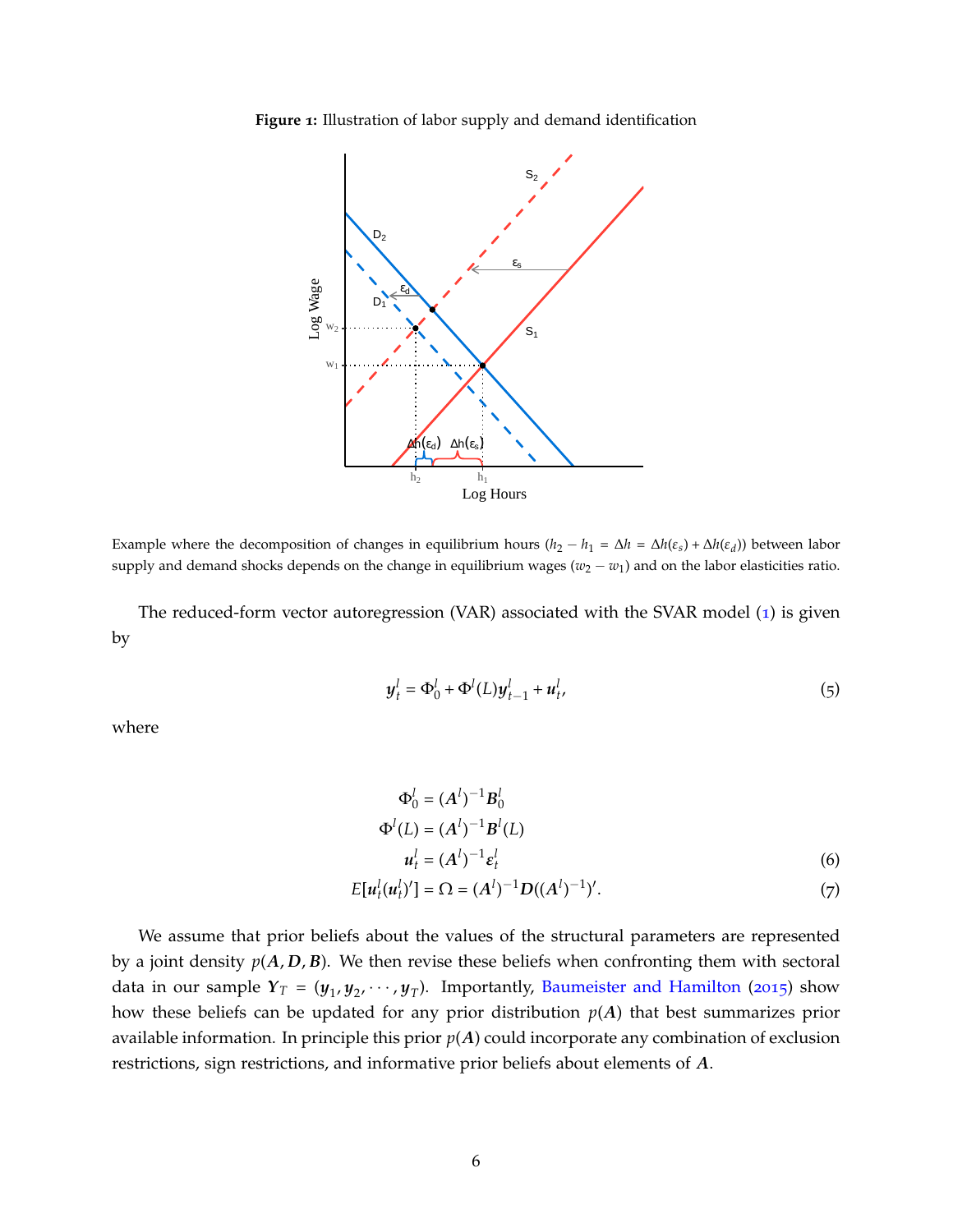**Priors** Following [Baumeister and Hamilton](#page-32-0) ([2015](#page-32-0)), we use past studies to form informative priors about *α <sup>l</sup>* and *β l* . First, we impose sign restrictions on sectoral demand and supply elasticities:  $\beta^l$  is negative and  $\alpha^l$  is positive. The sign restriction reflects our belief that the labor demand curve should be downward sloping and that the supply curve should be upward sloping. However, we do not place a uniform probability on all values that respect these sign restrictions. In particular, we assume prior distributions that reflect uncertainty about the true values for these parameters and that encompass both micro and macro estimates in the literature.

For the labor demand elasticity *β l* , we assume a truncated Student's *t* distribution [\(Baumeis](#page-32-0)[ter and Hamilton,](#page-32-0) [2015](#page-32-0), [2018](#page-32-8)) with location parameter −0.6, scale parameter 0.6 and 3 degrees of freedom, so that we place 90% probability on *β <sup>l</sup>* ∈ [−2.2, −0.1]. This range reflects the labor demand elasticity estimates found in the micro and macro literatures.<sup>[6](#page-7-0)</sup> In terms of the labor supply elasticity, based on the findings of [Chetty et al.](#page-32-9) ([2011](#page-32-9)), we also use a Student's *t* distri-bution [\(Baumeister and Hamilton,](#page-32-0) [2015](#page-32-0), [2018](#page-32-8)) with location parameter 0.6, scale parameter 0.6 and 3 degrees of freedom, so that we place 90% probability on  $\alpha^l \in [0.1, 2.2]$ . This interval thus includes the lower estimates reported by microeconometric estimates and by macro estimates when movements in wages are persistent, and includes the high Frisch elasticities reported by macro studies of the business cycle, such as in [Smets and Wouters](#page-33-2) ([2007](#page-33-2)). Since we use the same prior for both elasticities, we have an implicit prior belief that unit supply and demand shocks have an equal impact on hours. Finally, our priors for labor demand and supply are assumed to be independent.[7](#page-7-1)

In a meta-analysis that uses information from 151 different studies and encompasses a total of 1334 estimates, [Lichter et al.](#page-33-3) ([2015](#page-33-3)) find that, except for Construction and Manufacturing, the labor demand elasticity does not seem to vary substantially across the other sectors we consider. For Construction and Manufacturing, they find a point difference of demand elasticity relative to the aggregate economy of −0.25 and −0.35, respectively. However, as for labor supply elasticity, there is reason to believe it varies across industries as these have a different mix of workers in terms of, among many others, gender, wealth and education. Since we were not able to find evidence on how they vary across the industries we use, we imposed the same prior distribution for the labor elascitity in all sectors. In sum, because of the aftermentioned reasons, we apply the same prior distribution  $p(A)$  for all sectors in our sample.

Next, we define the specification for our conditional prior distributions  $p(D|A)$  and  $p(B|A, D)$ . For the elements of the diagonal matrix *D*, we assume that their reciprocals (the precision of the structural shocks) follow a gamma distribution with shape parameter *κ<sup>i</sup>* and scale parameter *τ<sup>i</sup>* . We set  $\kappa_i$  to 2,  $\forall i = \{d, s\}$ , which puts a small weight on our prior of just 4 months of data, and set the scale parameter  $\tau_i$  so that the prior mean of each element  $\frac{\kappa_i}{\tau_i}$  matches the precision of the

<span id="page-7-0"></span><sup>&</sup>lt;sup>6</sup>[Hamermesh](#page-33-4) ([1996](#page-33-4)) provides a survey of microeconometric estimates of labor demand elasticity and finds them to be between −0.15 and −0.75, while [Lichter et al.](#page-33-3) ([2015](#page-33-3)) find that 80% of the estimates are between 0 and −1. Some macro studies such as [Akerlof and Dickens](#page-32-10) ([2007](#page-32-10)) and Galí et al. ([2012](#page-33-5)) find that the labor demand elasticity can be −2.5 or even higher.

<span id="page-7-1"></span><sup>7</sup>Our prior beliefs on distributions for labor demand and supply elasticities also reflect a variety of labor market frictions, such as wage stickiness.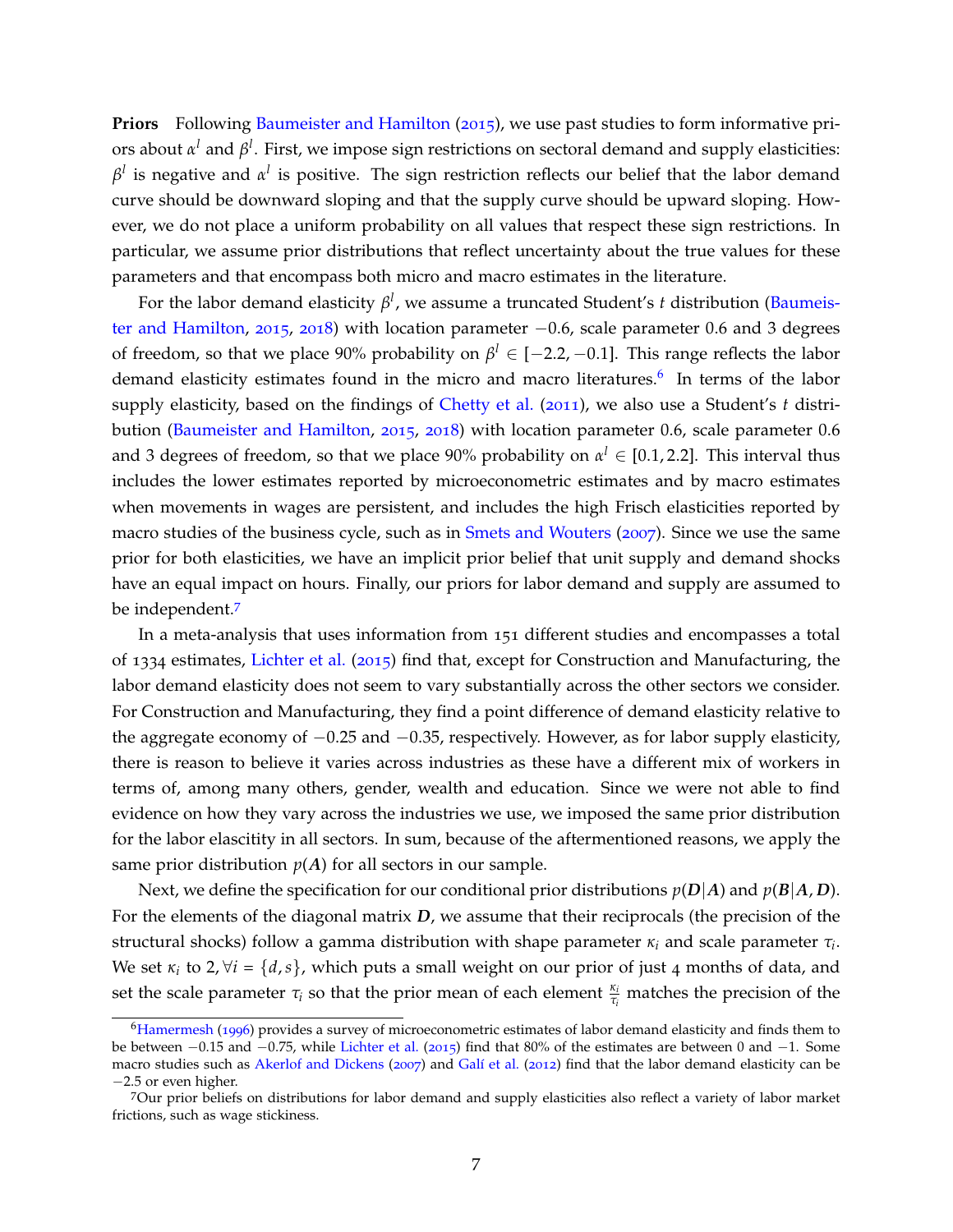structural shocks after orthogonalization of univariate autoregressions with 4 lags under *A*. That is,  $\tau_i = \kappa_i a_i' \hat{S} a_i$ , where  $\hat{S}$  is the variance-covariance of the univariate residuals series.  $p(D|A)$  is then the product of the two gamma distributions. Finally,  $p(B|A, D)$  is set in a way that conforms with the Bayesian VAR Minnesota priors on the reduced-form coefficients  $\Phi$  [\(Doan et al.,](#page-32-11) [1984](#page-32-11); [Sims and Zha,](#page-33-6) [1998](#page-33-6); [Baumeister and Hamilton,](#page-32-12) [2019](#page-32-12)). Note that placing a prior on the reducedform coefficients and conditioning on *A* implicitly places a prior on *B* since *B* = *A*Φ. Hence the normally distributed coefficients  $b_i$  have mean  $a_i$  for elements corresponding to their own lags and zero for all others. Moreover, our beliefs place a higher degree of certainty that higher lags should be zero. We follow [Baumeister and Hamilton](#page-32-0) ([2015](#page-32-0)) and set the hyperparameter  $\lambda_0 = 0.2$ , which controls the overall tightness of the prior;  $\lambda_1 = 1$ , which governs how quickly the prior for lagged coefficients tightens to zero for higher lags; and  $\lambda_3 = 100$ , which places essentially zero weight on the prior when estimating  $B_0$ . The joint prior distribution is then given by:

$$
p(A, D, B) = p(A)p(D|A)p(B|A, D). \tag{8}
$$

**Estimation** Based on the Akaike information criterion, we set the number of lags to *m* = 4. We then use Bayesian methods to update our prior beliefs given the data  $Y_T$ . The posterior can be written as

$$
p(A, D, B|Y_T) = p(A|Y_T)p(D|A, Y_T)p(B|A, D, Y_T).
$$
\n(9)

The conditional posterior on the structural coefficients *B* is a multivariate normal density because of natural conjugacy, and the updating follows the standard convex combination of prior means and OLS estimates where the weights are based on the relative precision of the prior mean versus OLS estimates of the reduced-from representation  $(5)$  $(5)$  $(5)$  and  $(7)$  $(7)$  $(7)$ . Also because of natural conjugacy, the conditional posterior  $p(D|A, Y_T)$  is also a gamma distribution. Finally,  $p(A|Y_T)$  does not have a known distribution, and we use a random-walk Metropolis-Hastings algorithm to draw from it.

**Identification** It is important to note that given our priors and limited data, the model will be only set identified. This means that the historical decompositions will also be only set identified. This allows us to account not just for estimation uncertainty due to the limited amount of data but also for the fact that we do not have perfect knowledge about the underlying structure of the economy. The latter is particularly relevant in analyses of the COVID-19 pandemic period as this shock triggered historically large changes in macroeconomic variables such as hours worked. The identified set is a function of both prior and data. However, given that we use simmetric priors for the labor supply and demand elasticities, the relative importance of supply and demand shocks in the historical decompositions will be a function of the data only.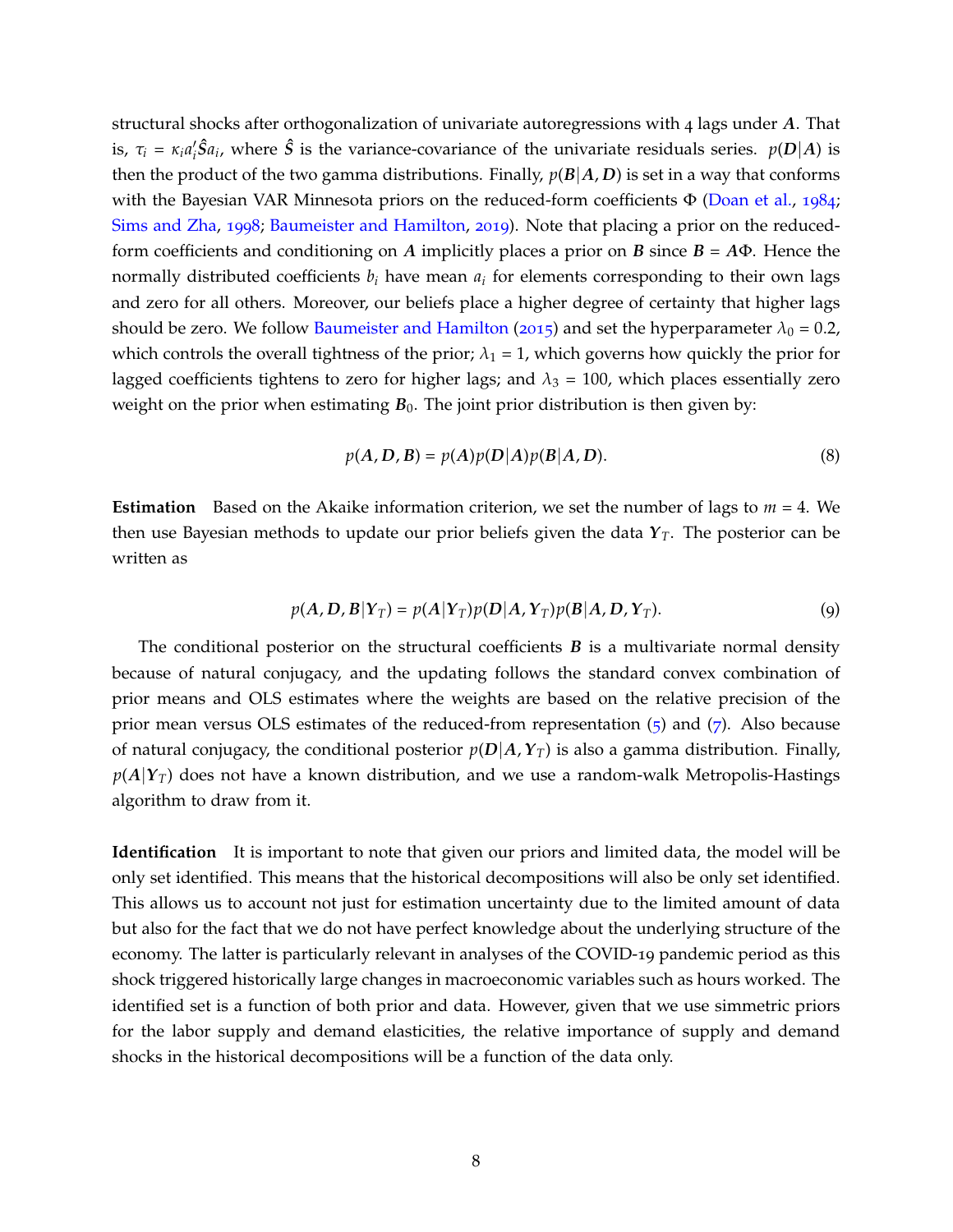### <span id="page-9-0"></span>**3 Data**

Our main source of data is the Current Employment Statistics (CES) database from the Bureau of Labor Statistics (BLS), from where we obtain monthly real wages and hours worked by sector from March 2006 to May 2020.<sup>[8](#page-9-2)</sup> The CES provides data for 14 main aggregate sectors: total private, mining and logging, construction, manufacturing, wholesale trade, retail trade, transportation and warehousing, utilities, information, financial activities, professional and business services, education and health services, leisure and hospitality, and other services. For each sector, we compute the monthly growth rate for real wages as the log-difference of monthly average hourly earnings of all employees in 1982-1984 dollars. The growth rate of hours worked in a given sector is computed by taking the log-difference of aggregate weekly hours of all employees in that sector. Given the unprecedented nature of the shocks, and as we discuss in more detail in the following section, we estimate the SVAR using data until February 2020. We then use the estimated model to perform a historical decomposition for the full sample, including March, April, and May 2020.

### <span id="page-9-1"></span>**4 Results**

**Posteriors** For most sectors the beliefs on elasticities are significantly revised towards macro literature estimates, namely for Leisure and Hospitality and Utilities. Demand elasticities are mostly revised upward (in absolute value), especially in the Construction and the Leisure and Hospitality sectors. Hence, we conclude that our identification of supply and demand shocks is strongly influenced by the data. A detailed description of the posterior estimates can be found the Online Appendix.[9](#page-9-3)

**Historical Decompositions pre-COVID-19** Figure [2](#page-10-0) plots the historical decomposition of the growth rate of hours for Total Private employment and the Leisure and Hospitality sector. These panels include only the estimation period, and exclude March-May 2020 which are analyzed separately in the following sections. They show that the growth rate of hours was subject to large negative shocks both to demand and to supply during the Great Recession. Consistent with standard narratives, the Great Recession begins with negative demand shocks in late 2007 and early 2008. Starting in late 2008 we also identify large negative labor supply shocks, which is consistent with a large literature on labor markets during this period [\(Elsby et al.,](#page-32-13) [2010](#page-32-13)).<sup>[10](#page-9-4)</sup>

<span id="page-9-3"></span><span id="page-9-2"></span><sup>8</sup>Section [6](#page-34-0) in the appendix provides further details on the data and sector classification.

<sup>9</sup>Figure B.1 in the Online Appendix plots the prior distribution for the elasticities along a histogram of draws from the posterior. Table A.2 presents moments of the posterior distributions and Figure B.2 plots impulse response functions.

<span id="page-9-4"></span><sup>&</sup>lt;sup>10</sup>Figures B.3 and B.4 in the Online Appendix plot the estimated shocks for all other sectors.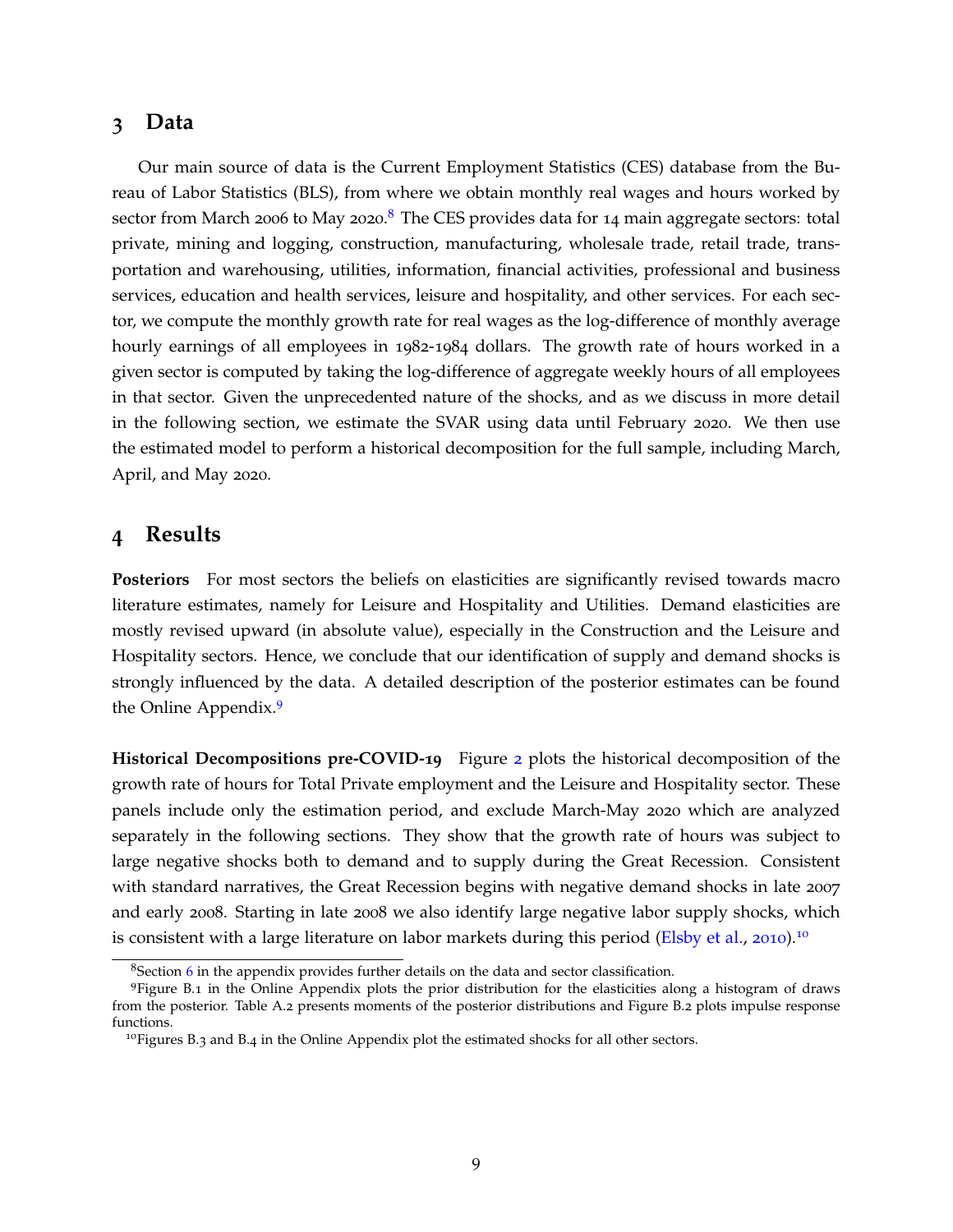<span id="page-10-0"></span>**Figure 2:** Historical decomposition of the growth rate of hours: Total Private Employment, Leisure and Hospitality. Median and 95% credible sets.



**(a)** Total Private Employment until February 2020

### **4.1 The COVID-19 Recession: March and April 2020**

We now take a closer look at the results for the months of March and April 2020: the two months that featured a significant reduction in economic activity in the US and that coincide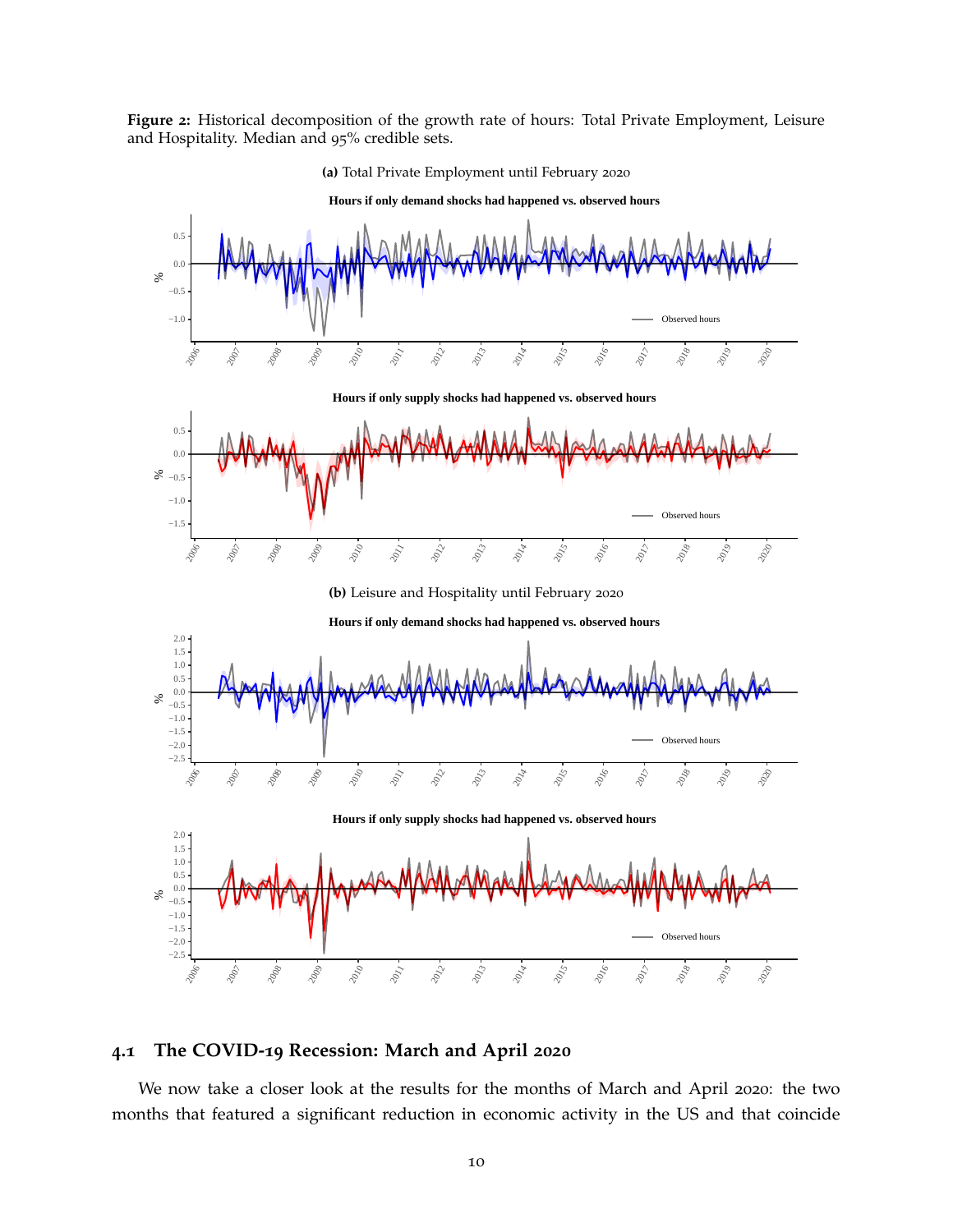with the "the Great Lockdown".<sup>[11](#page-11-0)</sup> Figures  $\frac{1}{3}$  $\frac{1}{3}$  $\frac{1}{3}$  and  $\frac{1}{4}$  $\frac{1}{4}$  $\frac{1}{4}$  contain our main set of results for NAICS 2-digit sectors and plot the medians of the historical decomposition of the growth rate of hours across sectors for March and April, respectively.[12](#page-11-2) The historical contribution of demand (supply) shocks to sectoral growth rate of hours is the cumulative effect of all past and present demand (supply) shocks to the growth rate of hours. The combined negative effect of supply and demand on the growth rate of hours for total private employment was −2 pp in March and −16.26 in April. Negative supply shocks accounted for 71.5% and 68.8% of these effects, respectively.

<span id="page-11-1"></span>**Figure 3:** Historical decomposition of the growth rate of hours by NAICS 2-digit sectors in March 2020



Figure [3](#page-11-1) shows considerable heterogeneity in sectoral exposure to shocks. Leisure and Hospitality is the most negatively affected sector, with a combined effect of −9.55 pp, of which 59% is supply. The least-affected sectors are Wholesale Trade (−0.06 pp), Financial Activities (−0.09 pp), and Information (+0.16 pp). Retail Trade, Wholesale Trade, and Construction experience small positive demand shocks, the most significant demand shock being to Information  $(+0.46)$ pp). These results are consistent with the narrative regarding the beginning of the lockdown: high physical-contact services, concentrated on Leisure and Hospitality (and Other Services), ex-

<span id="page-11-0"></span><sup>&</sup>lt;sup>11</sup>Our procedure is agnostic regarding the extent to which the slowdown is driven directly by lockdown measures or by endogenous, voluntary behavior on the part of workers and consumers.

<span id="page-11-2"></span><sup>&</sup>lt;sup>12</sup>Tables A.3 and A.4 in the Online Appendix report the median values along with 95% credible intervals for these shocks and a test for difference of supply and demand.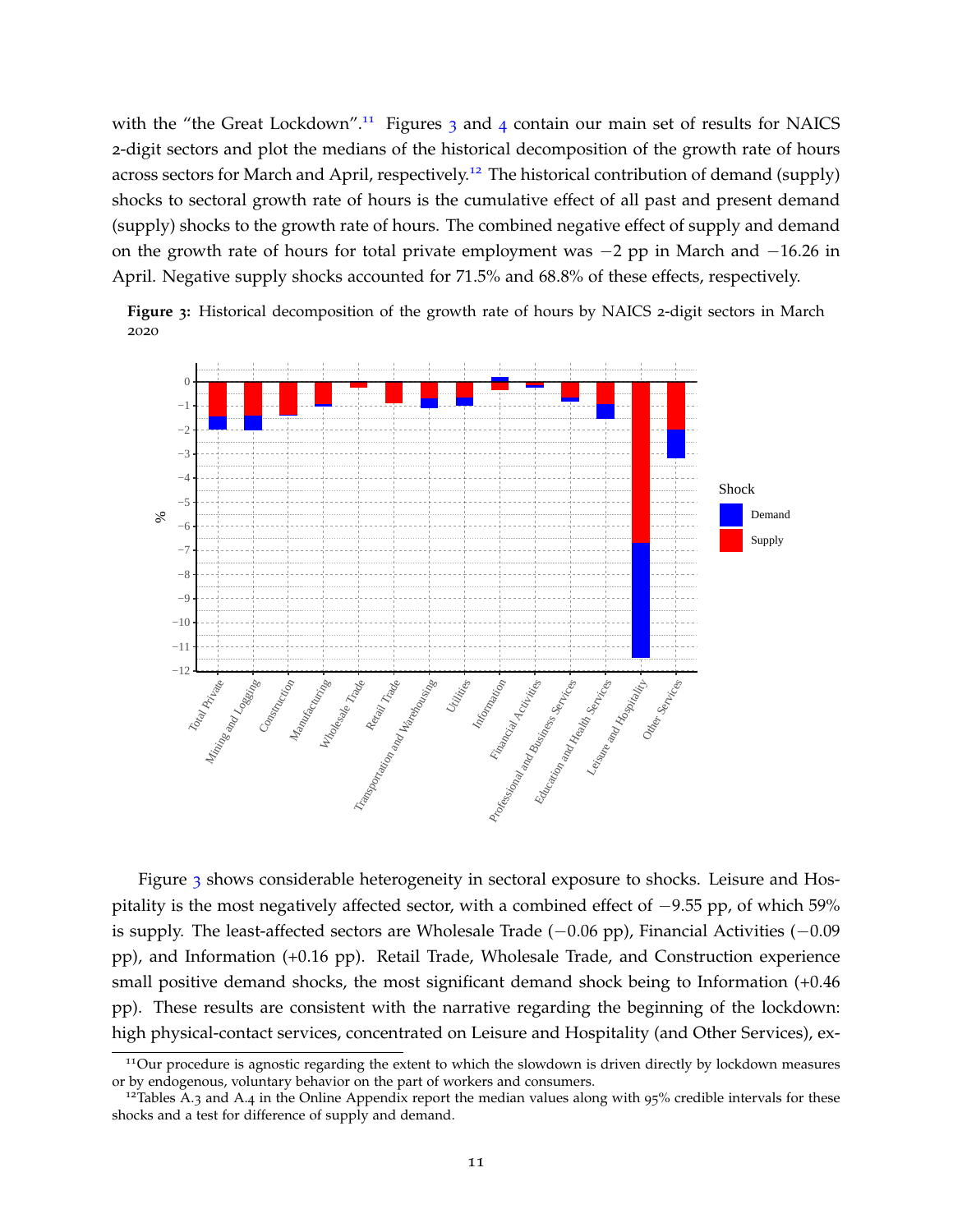

<span id="page-12-0"></span>**Figure 4:** Historical decomposition of the growth rate of hours by NAICS 2-digit sectors in April 2020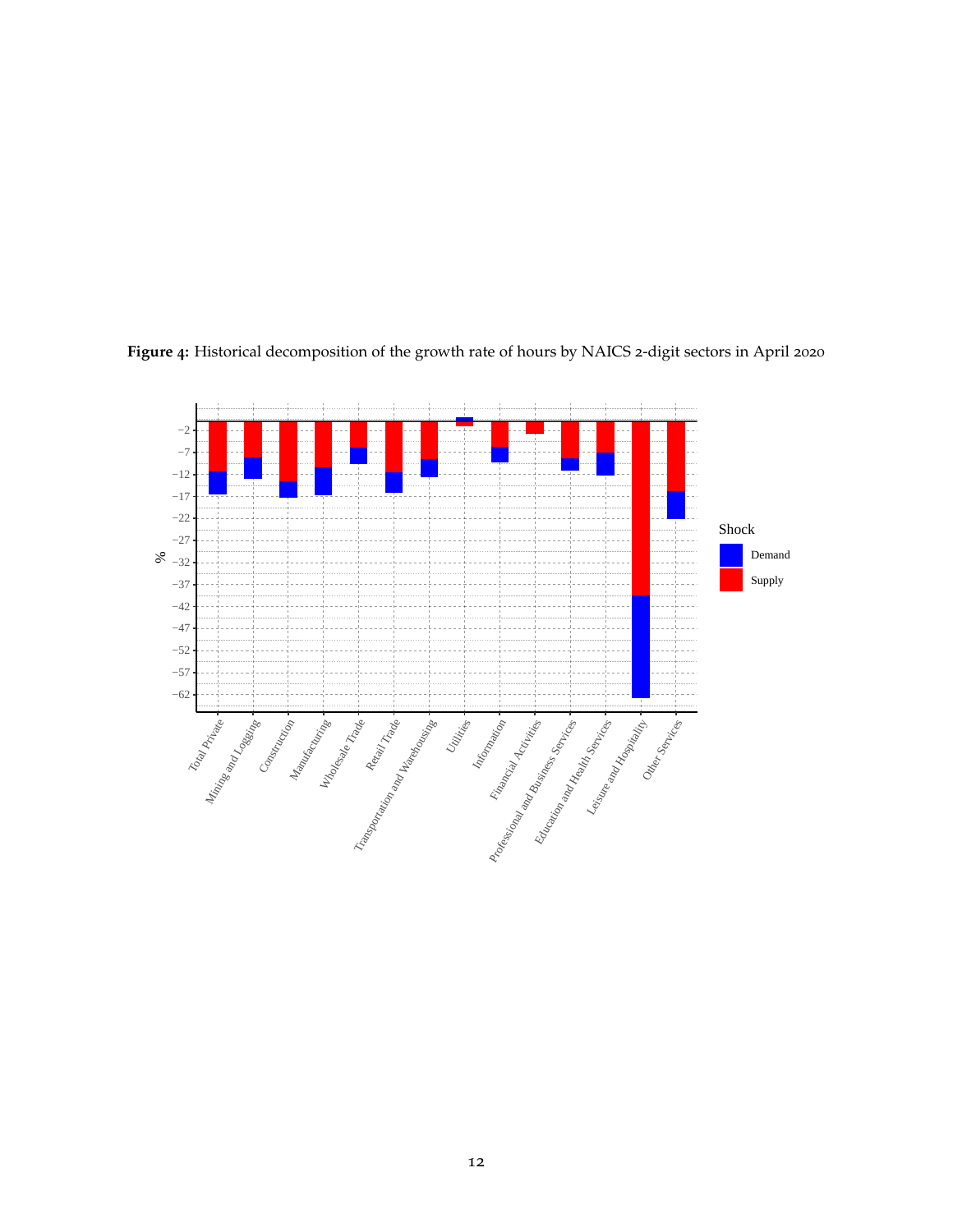perience large negative shocks to both demand and supply. As agents shift their consumption patterns, sectors such as Retail Trade and Wholesale Trade partly benefit. Finally, the Information sector benefits from a demand boost as many firms increase their demand for technology services to implement telework arrangements.

Figure [4](#page-12-0) presents the shock decomposition or April, the first full month of lockdown. Note the difference in scale that reflects the much larger magnitude of the shocks: the total decline in Total Private hours is of 16.24 pp, out of which 68.8% is attributable to supply. Leisure and Hospitality is the most-affected sector, as before, with a decline of 63.17 pp, of which 63% is supply. This is expected for a sector that relies on physical contact-intensive activities. The negative labor supply shock results from lockdown measures that prevent workers from actually going to work, while the negative labor demand shock results from consumers not undertaking those activities. It should also be noted that other service sectors such as Education and Health Services also experienced negative supply and demand shocks comparable in magnitude to those experienced during the Great Recession.

Essentially all sectors in the economy are negatively affected in April, including sectors that experienced positive shocks in March (such as Information). The least-affected sectors are Utilities (+0.09 pp) and Financial Activities (−3.06 pp). As we show in the next section, these are sectors where a high percentage of jobs can be done at home. The supply/demand composition is overall similar across sectors. Sectors where demand was more relevant were Manufacturing (40%), Information (40%) and Education and Health Services (45%). This is consistent with the idea that even sectors that are not necessarily exposed to the lockdown measures can be affected by a fall in aggregate demand.

Figure [5](#page-14-0) repeats the analysis at the 3-digit NAICS level, and shows a much richer picture for the heterogenous impact that COVID-19 had across sectors. It shows, for example, that Food Services and Drinking Places experienced large negative supply and demand shocks, while Food and Beverage Stores experienced a positive demand shock, reflecting substitution in consumption patterns during the lockdown. Second, we note that while supply shocks dominated the Leasure and Hospitality sector at the NAICS-2 aggregate level, demand shocks had a more prominent role than supply in its two most hit subsectors, Accommodation and Food Services and Drinking Places. Third, it shows that many sectors beyond those directly related to Information actually experienced positive labor demand shocks, in spite of also suffering negative supply shocks (Building Material and Garden Supply Stores, Furniture and Related Products and Nonstore Retailers, among others). Fourth, many sectors were relatively unaffected by COVID-19. Figure [6](#page-15-0) repeats the analysis at the 3-digit NAICS level for April, showing a very different picture from March. Almost no sectors experience positive demand shocks in April. Even those sectors whose activity is more insulated from the helth risks posed by COVID-19 or that are not directly affected by lockdown measures experienced negative demand shocks. In contrast to March, labor supply was the dominant shock for the hardest hit sectors.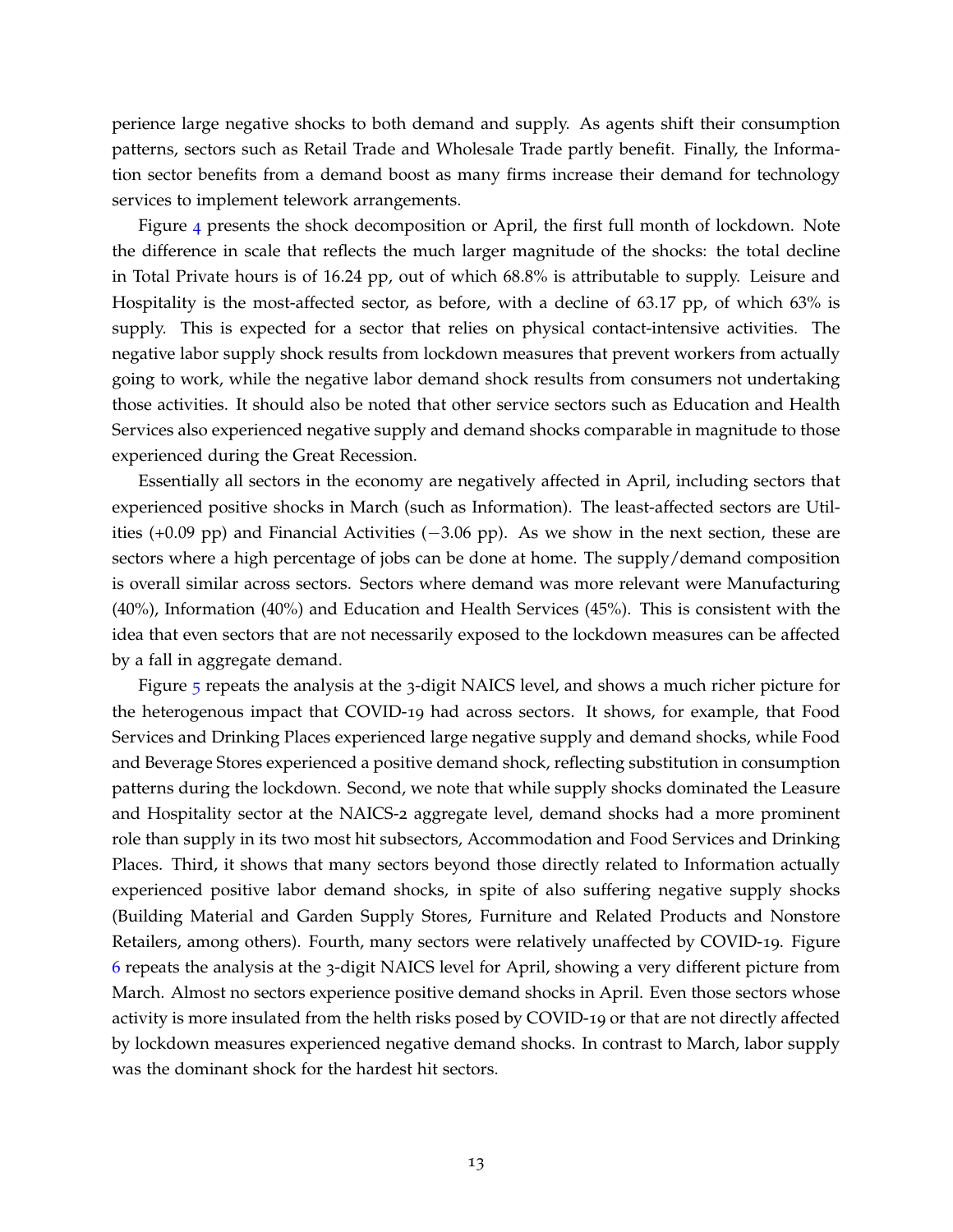Figure 5: Historical decomposition of the growth rate of hours by NAICS 3-digit sectors in March 2020 **Figure 5:** Historical decomposition of the growth rate of hours by NAICS 3-digit sectors in March 2020

<span id="page-14-0"></span>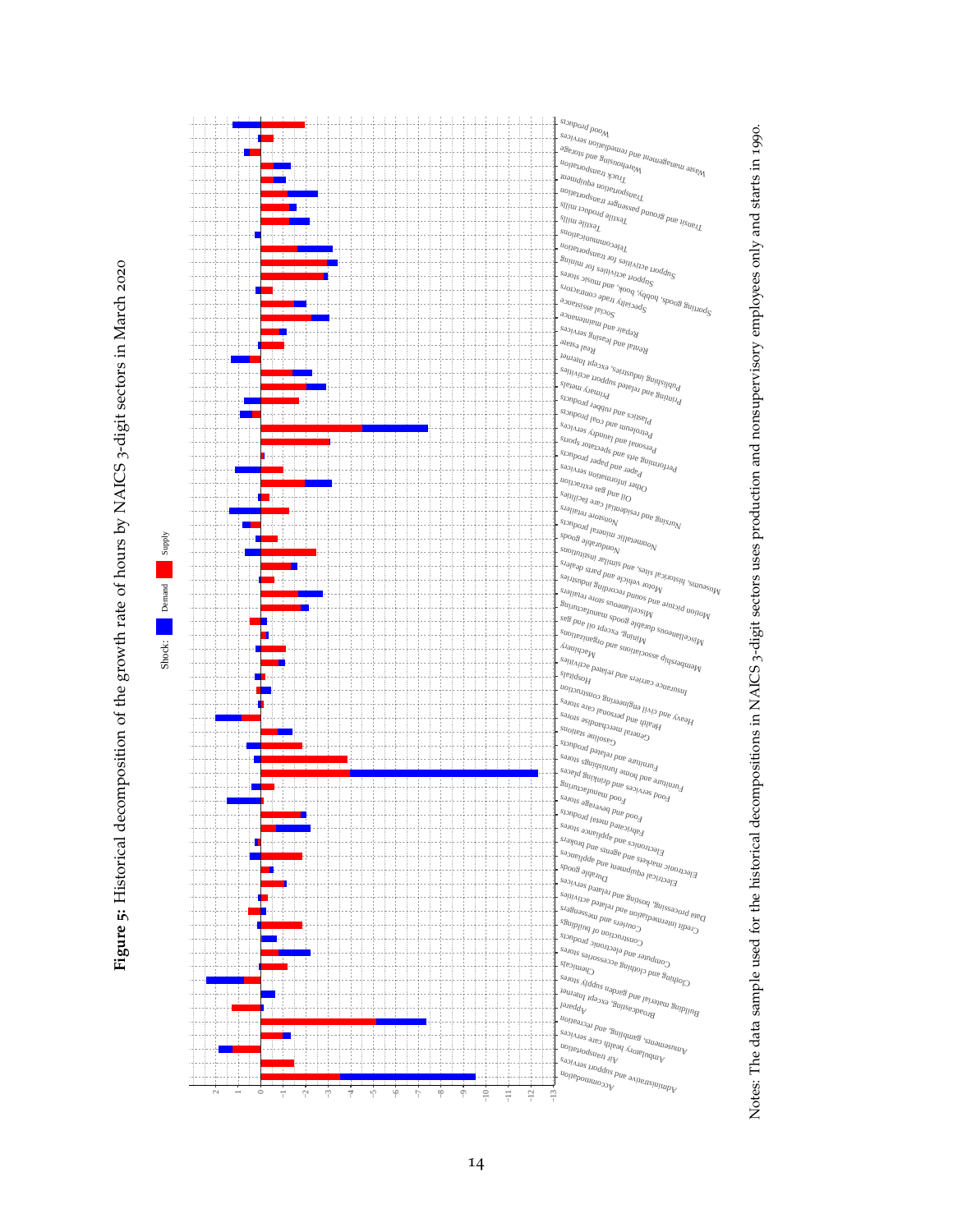Figure 6: Historical decomposition of the growth rate of hours by NAICS 3-digit sectors in April 2020 **Figure 6:** Historical decomposition of the growth rate of hours by NAICS 3-digit sectors in April 2020

<span id="page-15-0"></span>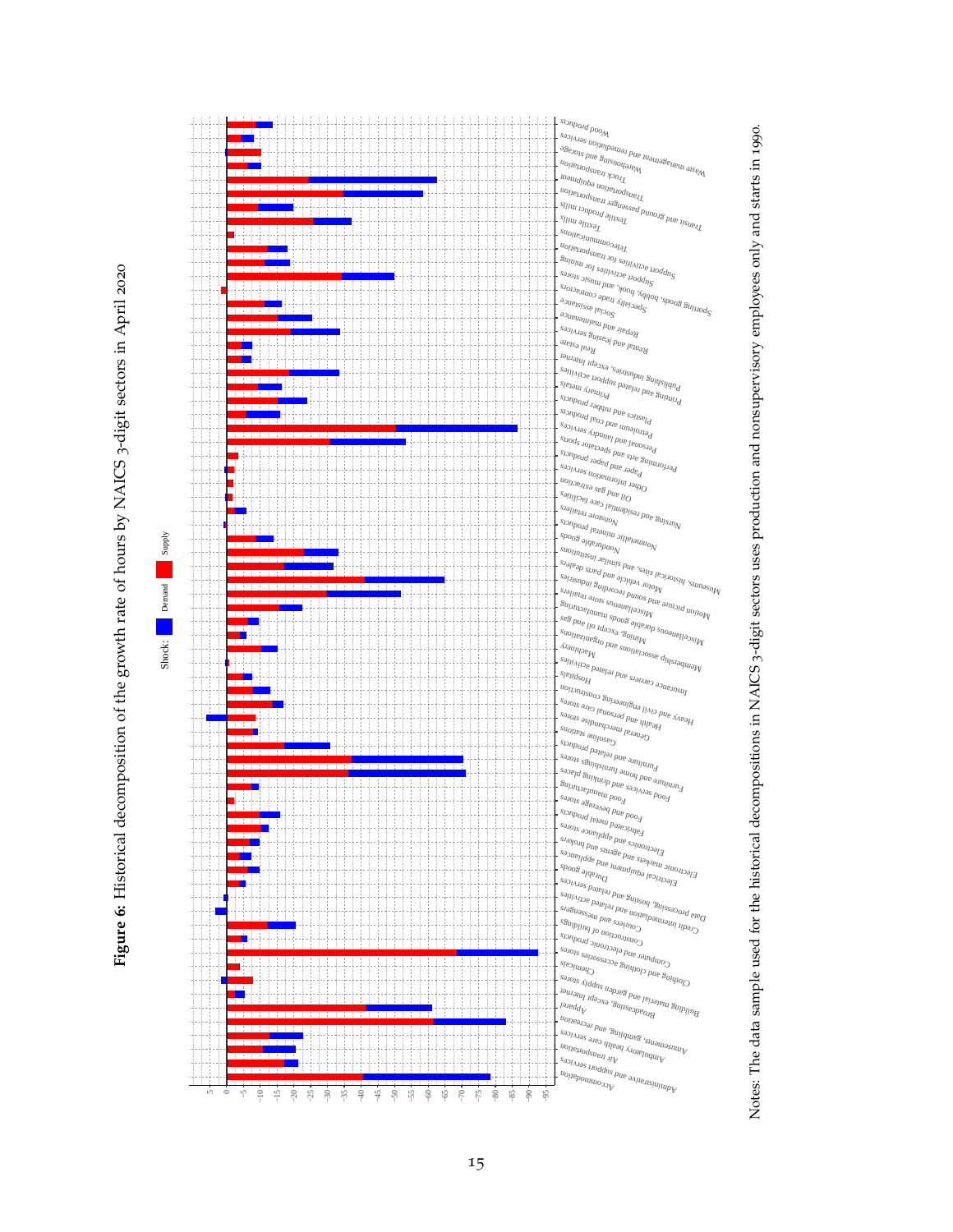#### **4.2 Reopening: May 2020**

We now turn to the shock decomposition in May 2020, which corresponds to the reopening of the economy after a 2-month lockdown. By this month, most states and local governments that had imposed stay-at-home or shelter-in-place orders started lifting these restrictions, triggering positive demand and supply shocks. Consistent with our previous results, we find that labor supply shocks were more positive in sectors that were most affected by the lockdown orders: Leisure and Hospitality (+19.35 pp, 74% supply) and Construction (+9.39 pp, 71% supply). Sectors such as Financial Activities and Information remained largely unaffected, consistent with the fact that these sectors are the ones with the largest shares of workers who can perform their tasks remotely.<sup>[13](#page-16-0)</sup>





#### **4.3 Interpreting the Shocks**

In this subsection we discuss how lockdowns, the expansion of unemployment benefits expansion, and TFP shocks during COVID-19 can be understood through the lens of our empirical

<span id="page-16-0"></span> $13$  Figure B.6 in the Online Appendix shows that this in fact is a systematic pattern: sectors with the smallest shares of jobs that can be done at home are precisely the ones who are most affected by the easing of restrictions and that experienced larger labor supply shocks in May.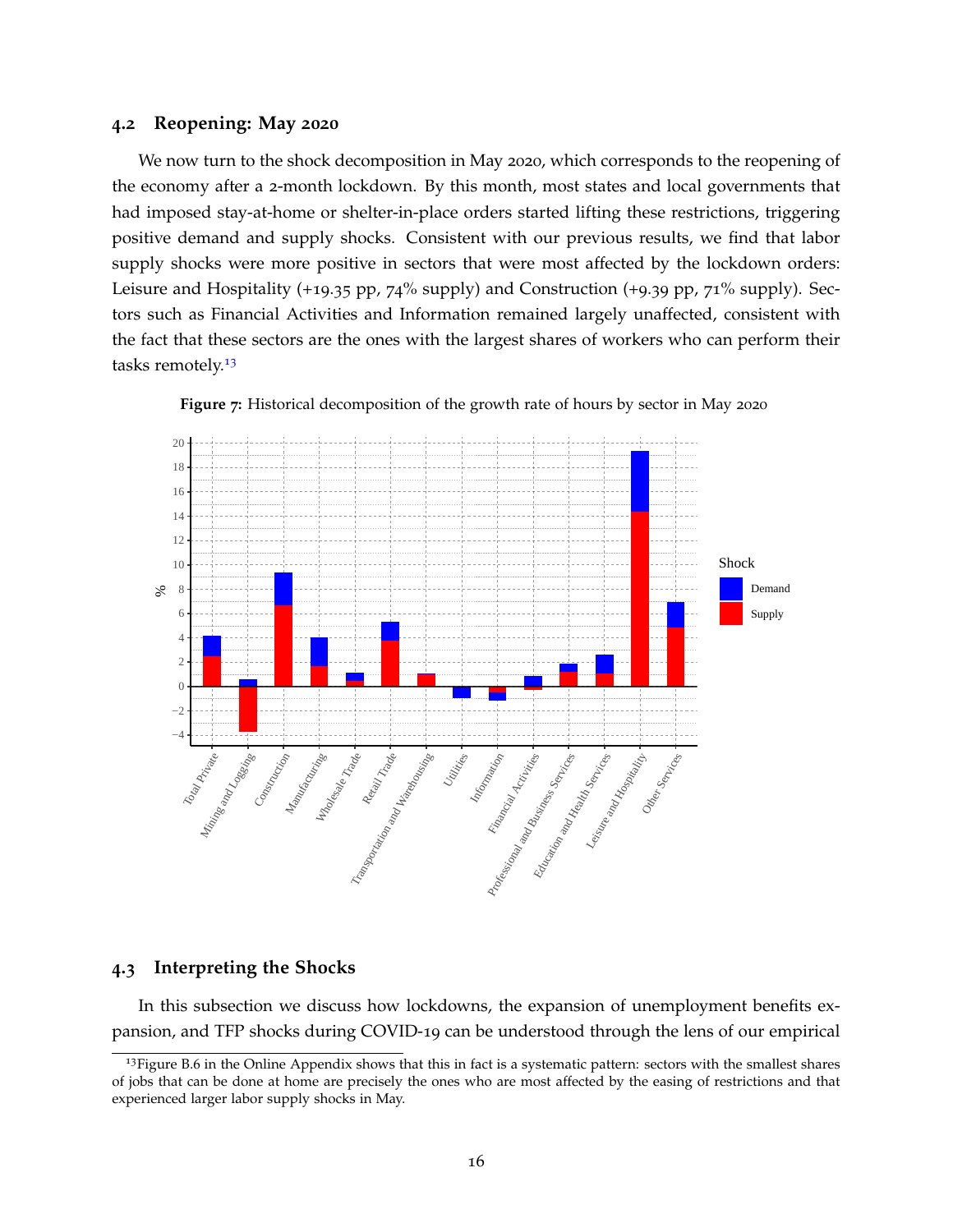framework.

**The Role of Lockdowns** A large number of US state and local governments imposed lockdown measures during April. Conceptually, a temporary lockdown measure imposes a quantity restriction on hours worked on the labor market. Figure [8](#page-18-0) provides a visualization of how lockdown measures may affect labor shock identification under our empirical framework. Panel a) shows how lockdown measures affect labor markets in a setting without general equilibrium effects, where the demand for labor does not shift in response to the lockdown.<sup>[14](#page-17-0)</sup> In this case, the restriction on hours does not cause any movement in the demand for goods and services, therefore not impacting the demand for labor. Thus this quantity restriction implies an increase in the equilibrium price and the variation in hours is entirely explained by the supply shock. Panel b) illustrates the case where, due to general equilibrium effects, the demand of labor is also affected by the lockdown. In that case, there may still be an increase in wages, but it will be less than what would be predicted by a pure supply shock (i.e., a movement along the demand curve). In that case, the difference between the increase in wage that would be generated by a movement along the demand curve and the realized change in the wage reflects the size of the demand shock.

To understand how our shock estimates relate to lockdowns, we exploit the fact that there was substantial variation in terms of which sectors remained open and which ones were locked down at the NAICS 3-digit level. Figure [9](#page-19-0) plots our supply and demand shock estimates, in the x- and y-axes, respectively, along with the 45 degree line and an indication of whether each sector was "open" or "closed". The figure shows that closed sectors tended to experience relatively larger (more negative) supply than demand shocks. Second, closed sectors experienced larger (negative) supply and demand shocks, relative to open sectors. Third, there is substantial heterogeneity among closed sectors in terms of the relative size of supply and demand shocks, implying that lack of demand varied greatly across these sectors. For instance, Clothing and Clothing Accessories Stores suffered a much larger supply than demand shock, while Accommodation suffered supply and demand shocks of roughly equal sizes.

<span id="page-17-0"></span><sup>&</sup>lt;sup>14</sup>These equilibrium effects could arise via complementarities in preference across goods as in [\(Guerrieri et al.,](#page-33-0) [2020](#page-33-0)) or via input-output networks as in [\(Baqaee and Farhi,](#page-32-1) [2020](#page-32-1)), among others.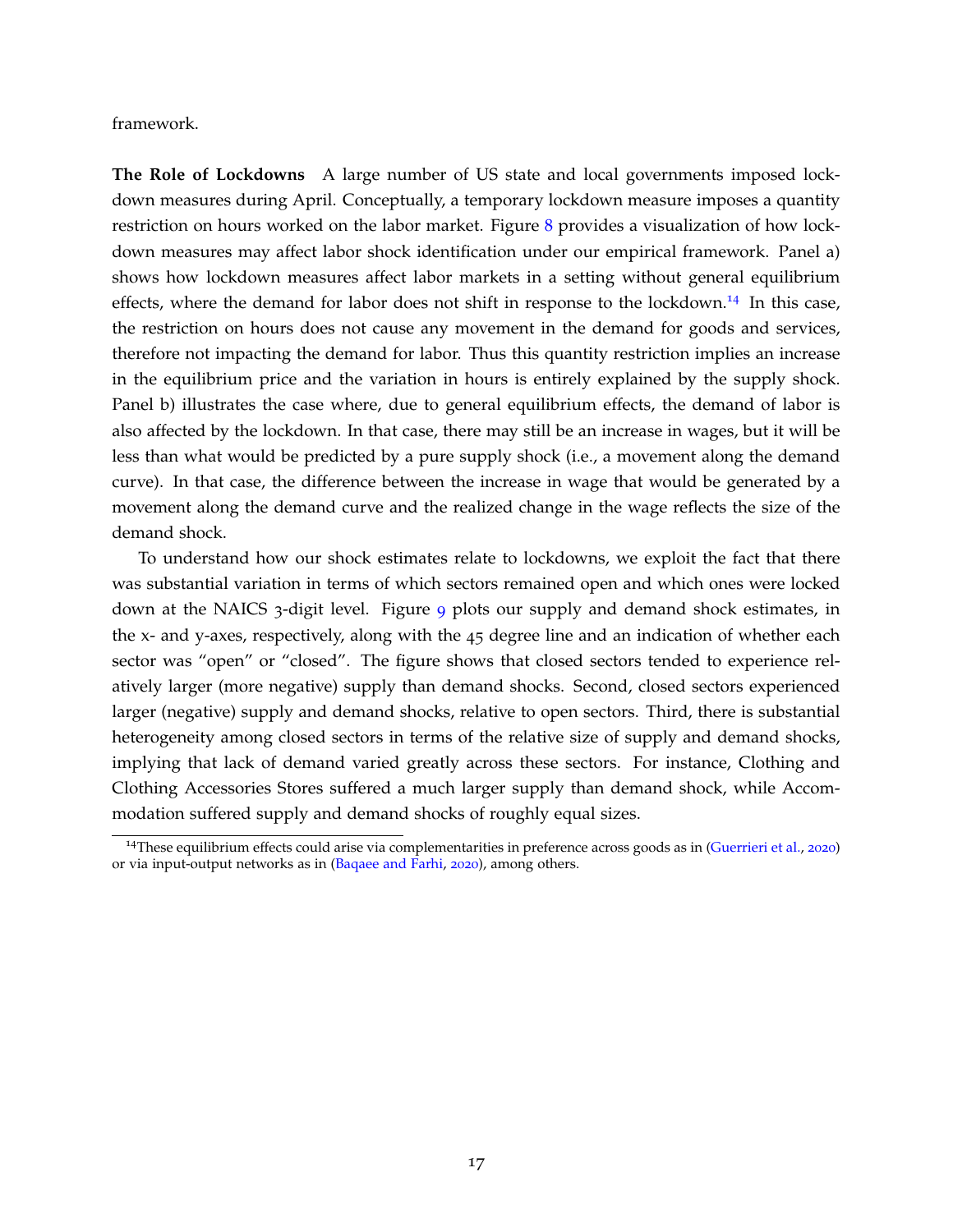### **Figure 8:** Lockdown impact on labor shocks

<span id="page-18-0"></span>

Notes: Panel a) shows how a sector lockdown affects shock identification in the absence of equilibrium effects. The lockdown works as a movement along the demand curve, and the new equilibrium wage-hour pair becomes  $(w_2, h_2)$ . All of the movement in hours and wages is explained by a supply shock. Panel b) shows how a sector lockdown affect shocks identification with general equilibrium effectst. In this case, the demand curve also contracts, which results in a larger decline in hours and a smaller increase (or a decrease) in the equilibrium wage.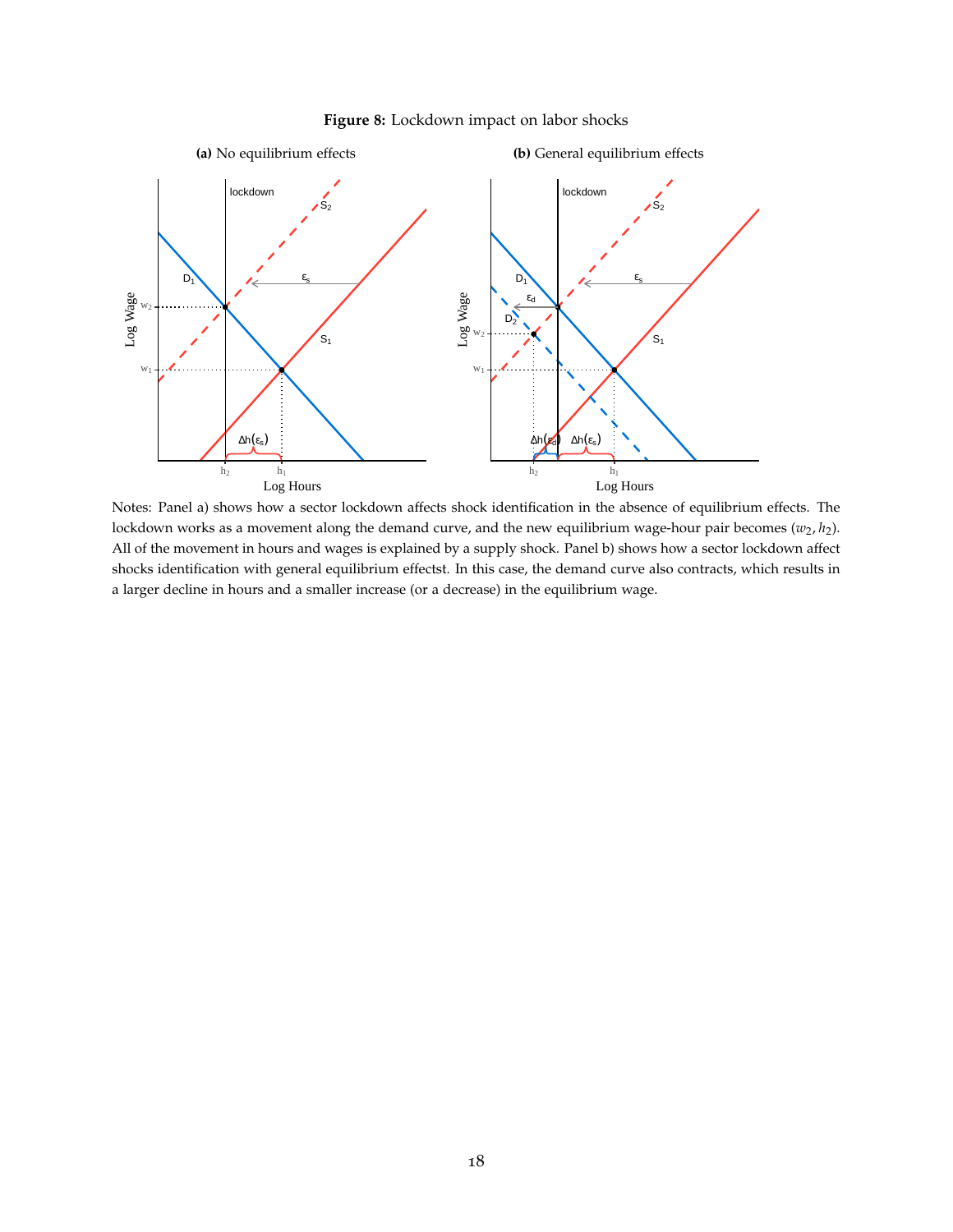<span id="page-19-0"></span>



**Labor vs. Output Demand and Supply Shocks** As we note in the introduction, our exercise measures *labor market* supply and demand shocks. This is different from other work on the analysis of aggregate output supply and demand shocks during the COVID-19 period [\(Baqaee](#page-32-1) [and Farhi,](#page-32-1) [2020](#page-32-1); [Guerrieri et al.,](#page-33-0) [2020](#page-33-0)). Aggregate (output) demand shocks should manifest themselves as demand shocks in the labor market as well: a contraction in the demand for goods and services, for example, should lead firms to reduce hiring for a given wage, everything else constant. Similarly, a negative labor supply shock through which workers are willing to work less hours for a given wage should also be interpreted as a negative aggregate (output) supply shock. One type of shock for which this mapping breaks is TFP: a negative TFP shock corresponds to a negative aggregate (output) supply shock, but it manifests itself as a negative demand shock in the labor market. For this reason, it is not straightforward to map our estimated shocks to aggregate output shocks, and hence our results are not directly comparable to those of other works.

We do, however, provide some suggestive evidence that the labor demand shocks we estimate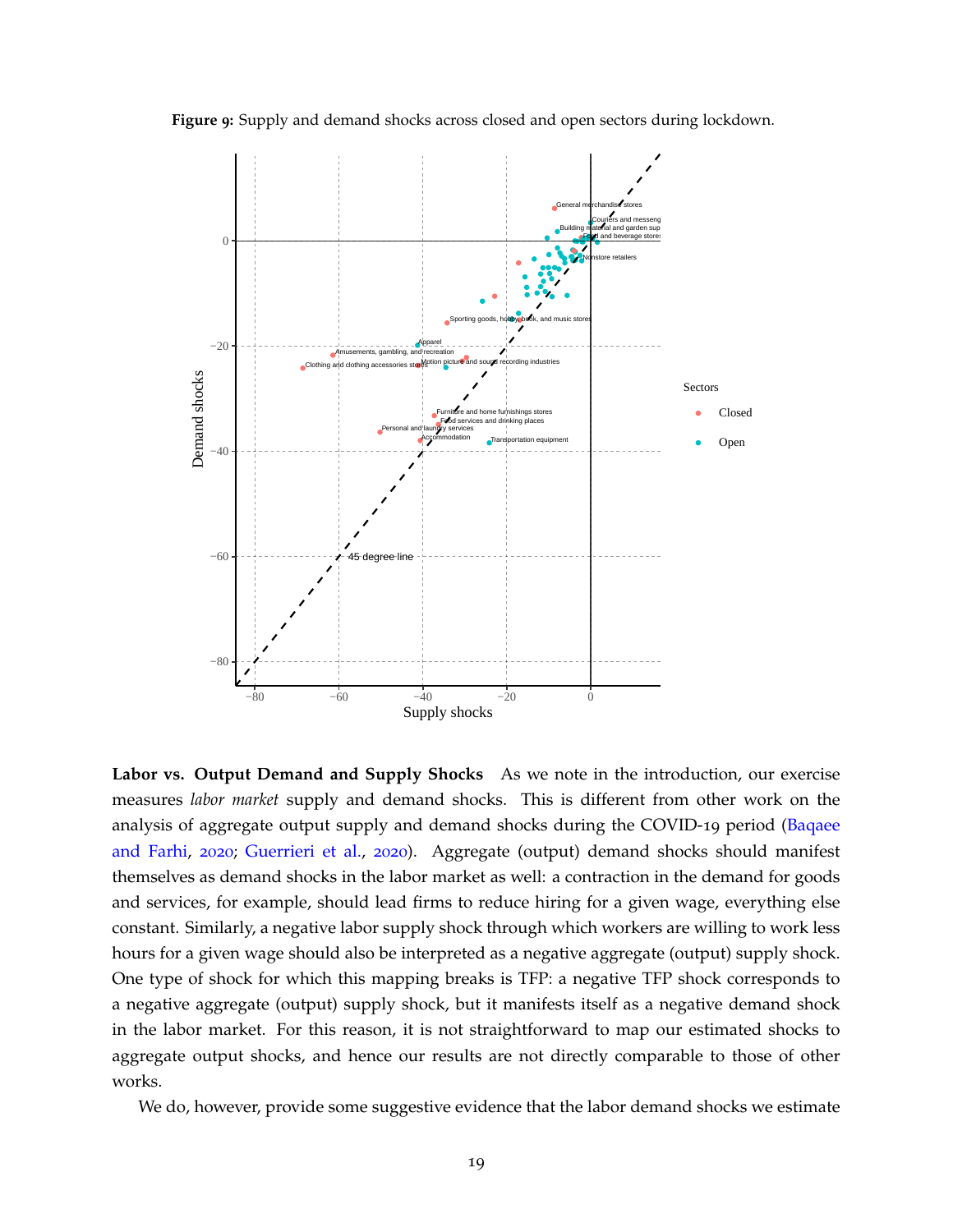do not reflect negative TFP shocks. The most plausible source of negative TFP shocks in March and April are supply chain disruptions: the fact that some industries and sectors found it hard to source necessary intermediate inputs due to border closures. If the labor demand shocks that we estimate reflect negative TFP shocks, we should then expect sectors that are more exposed to international trade disruptions to experience more negative labor demand shocks, both in March and April. Figure [10](#page-20-0) plots our labor demand shock estimates in the y-axis against the total fraction of foreign intermediate inputs used in each sector.<sup>[15](#page-20-1)</sup> These figures show a very weak relationship between the two variables (and, if anything, a positive relationshp in March), which suggests that our labor demand shock estimates are not capturing exposure to supply chain disruptions. While this evidence is only suggestive, and does not allow us to completely exclude the possibility that there were other types of negative TFP shocks during this period, it does give us some confidence that the negative labor demand shocks that we estimate are likely to be associated with negative aggregate (output) demand shocks.

<span id="page-20-0"></span>



**ML**: Mining and logging; **C**: Construction;**M**: Manufacturing; **WT**: Wholesale trade; **RT**: Retail trade; **TW**: Transportation and warehousing; **U**: Utilities; **I**: Information; **FA**: Financial activities; **PBS**: Professional and business services; **EHS**: Education and health services; **LH**: Leisure and hospitality; **OS**: Other services. Grey bands represent 95% confidence intervals. Data on share of foreign intermediate inputs taken from the OECD's Trade in Value Added database.

**UI expansion and the CARES Act** One of the largest policy changes during the period of the analysis was the significant expansion of unemployment insurance (UI) generosity that resulted from the CARES Act of March 2020. Our shock estimates result from a reduced form economet-

<span id="page-20-1"></span><sup>&</sup>lt;sup>15</sup>This data is taken from the OECD's Trade in Value Added database.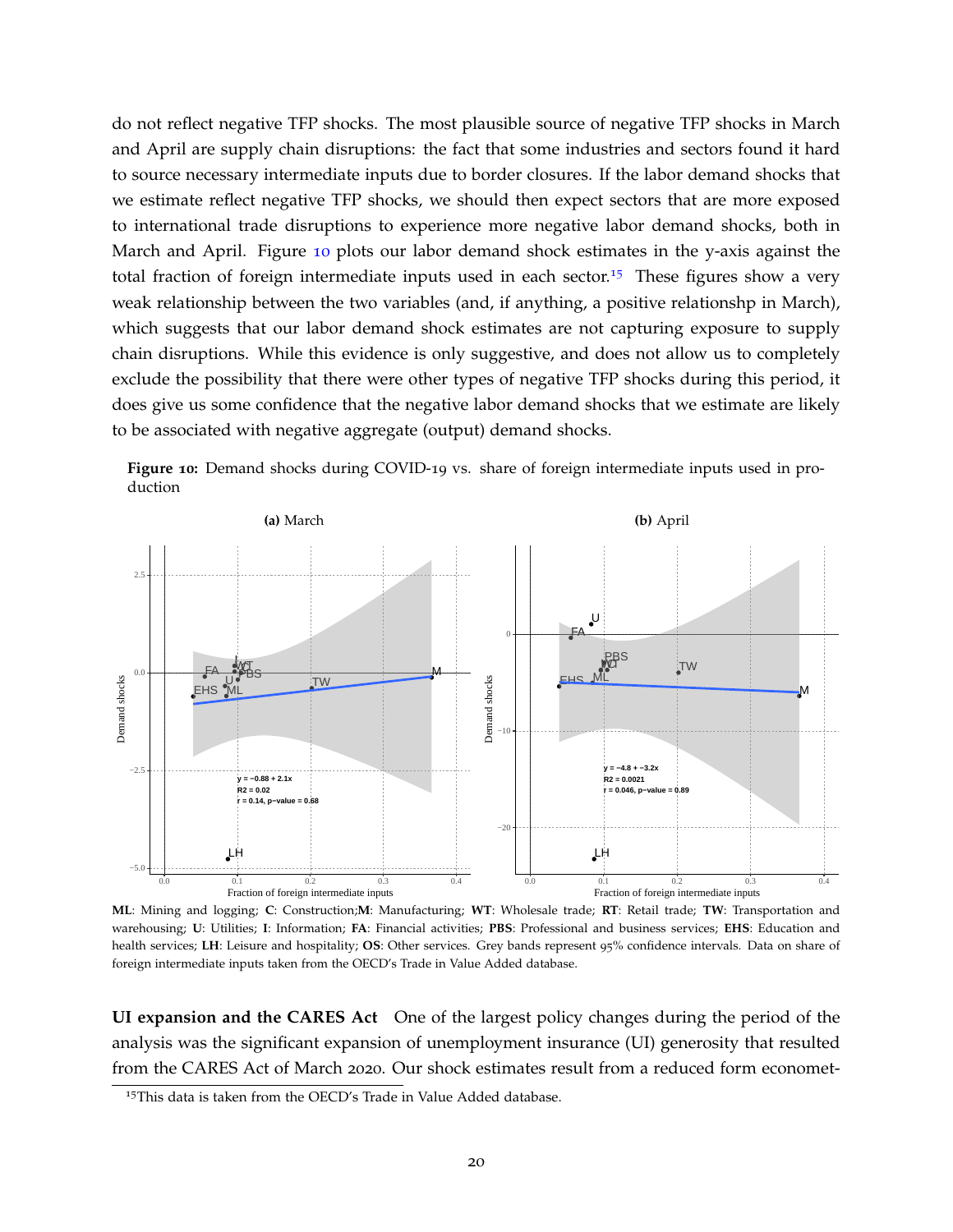ric model of the labor market, and we are therefore completely agnostic as to what extent the shocks reflect structural shocks hitting the economy or policy interventions. Standard models of labor search, however, would predict that an increase in UI generosity should increase the value of the worker's outside option, which in turn would (weakly) increase the wage rate bar-gained/contracted for a given number of hours, everything else constant.<sup>[16](#page-21-0)</sup> In our reduced form model, this should manifest itself as a negative labor supply shock.

Figure [11](#page-22-0) plots our measure of estimated supply and demand shocks for each sector in the y-axis against the share of initial UI claims per industry for the months of March and April.<sup>[17](#page-21-1)</sup>. We find a significant negative correlation between the two variables: sectors corresponding to a larger share of UI claims in that month seem to have experienced both more negative labor supply and demand shocks. We do not intend to establish any causal relationship between the two variables as this simple exercise does not control for many other sources of variation in the relative number of UI claims across sectors, but rather provide suggestive evidence of a relationship that would be predicted by simple models of the labor market.

<span id="page-21-0"></span><sup>&</sup>lt;sup>16</sup>We want to highlight the "everything else constant" component of this prediction, and the fact that there were many other changes occurring at the same time during this period. A structural analysis is beyond the scope of this paper.

<span id="page-21-1"></span><sup>&</sup>lt;sup>17</sup>This share corresponds to the number of initial UI claims for workers in a given sector divided by the total number of UI claims across all sectors for that month. The data is taken from [Economic Policy Institute](#page-32-14) ([2020](#page-32-14)) and is only available for 19 states as these are the only states that report the NAICS code of the industry of UI claimants.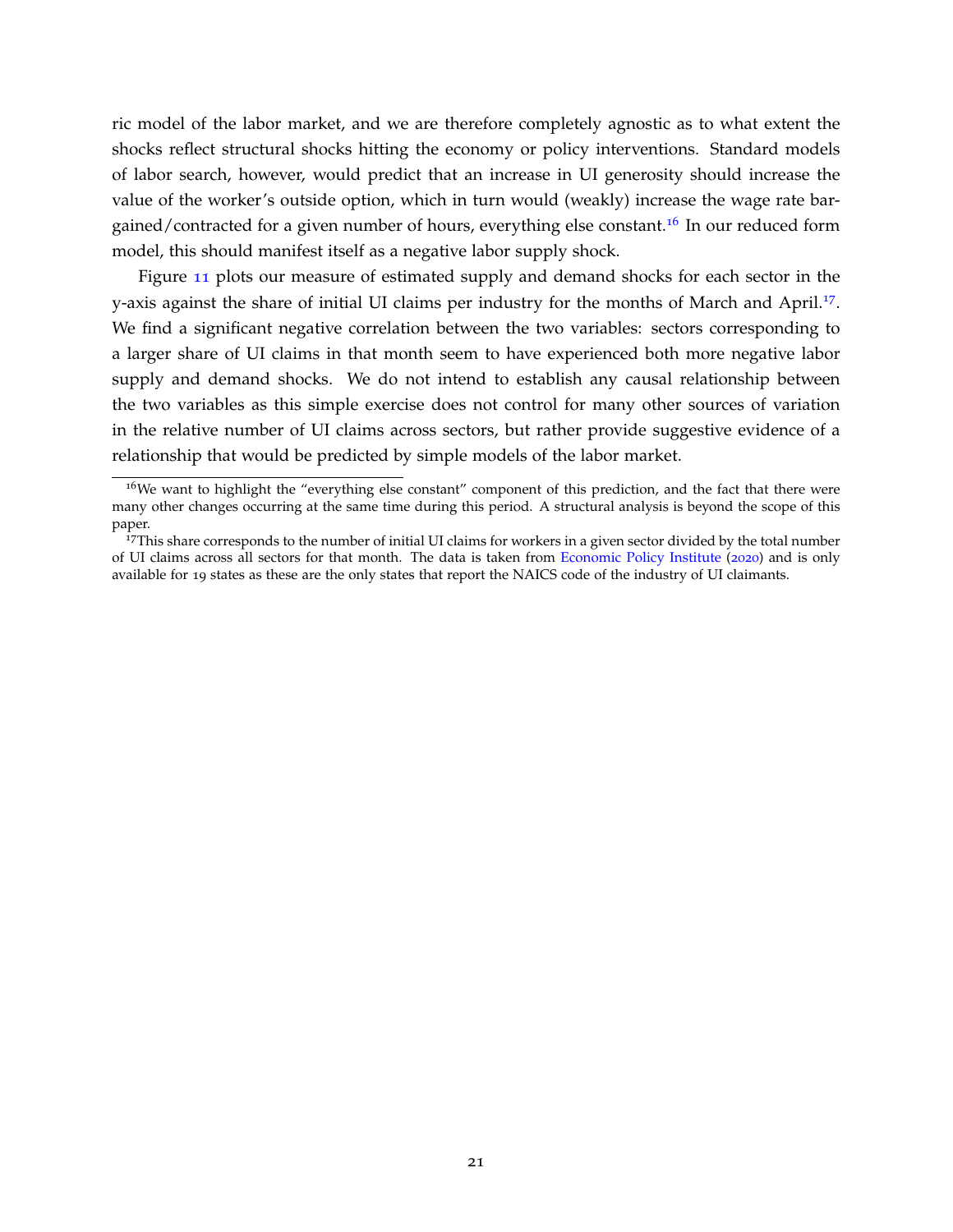<span id="page-22-0"></span>

#### **Figure 11:** Correlation between sectoral shocks and share of UI claims.

**(b)** Demand shocks during March

**ML**: Mining and logging; **C**: Construction; **M**: Manufacturing; **WT**: Wholesale trade; **RT**: Retail trade; **TW**: Transportation and warehousing; **U**: Utilities; **I**: Information; **FA**: Financial activities; **PBS**: Professional and business services; **EHS**: Education and health services; **LH**: Leisure and hospitality; **OS**: Other services. Grey bands represent 95% confidence intervals.

Another important feature of CARES act that further complicates the analysis of the potential role of UI expansion: the fact that UI generosity expansion also applied to furloughed workers. Furloughed workers remained part of employers' workforce and do not need to look for work to be classified as unemployed in the CES data. A furloughed worker is registered in the CES with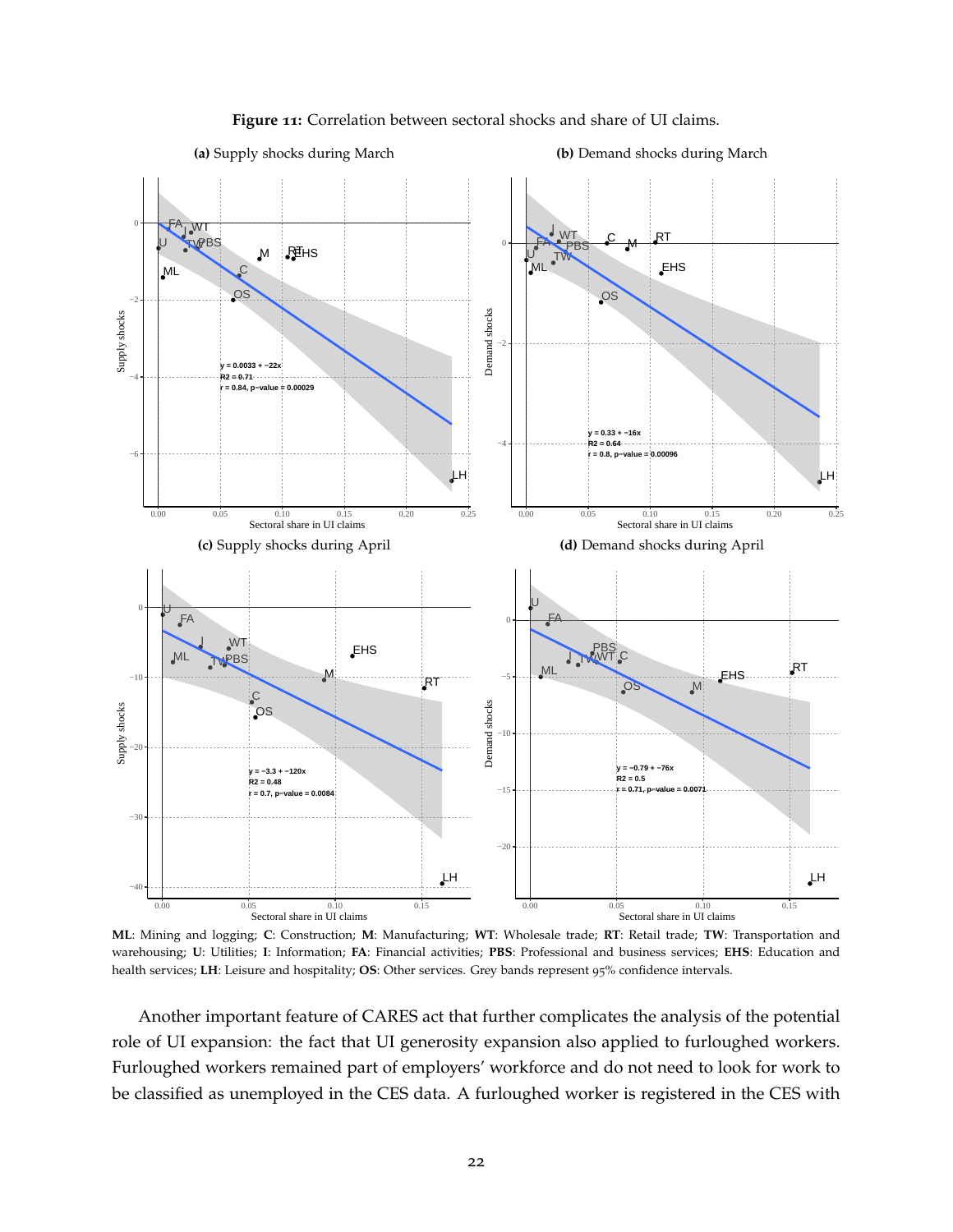zero hours and zero earnings, and so our analysis treats them as having effectively left the labor market.

### <span id="page-23-0"></span>**5 Robustness and Validation**

### **5.1 Methodological Challenges posed by COVID-19**

The different nature and sheer size of shocks during COVID-19 can pose challenges to our empirical exercise for a number of reasons; this section enumerates them and shows how we address them. First, it can make the residuals non-stationary, thus rendering the Wold decomposition invalid. Second, it can put into question the assumption of linearity either due to a structural break or because large shifts in supply and demand curves may push them into a region where their elasticities are no longer constant. Third, given that different occupations have different wages within each sector, if some occupations are affected differently during COVID-19, then changes in sectoral wages may be purely coming from changes in the composition of occupations.

The issues that arise when estimating a VAR with a sequence of extreme observations, such as those taken during COVID-19, and how to properly tackle them has been thoroughly discussed in [Lenza and Primiceri](#page-33-7) ([2020](#page-33-7)). In their work, they conclude that it is acceptable to drop these extreme observations for our purposes, which is that of parameter estimation. Hence, we follow their lead and address the first and second concern by estimating the model excluding the COVID-19 months (March-May 2020). The second issue, regarding linearity/structural breaks, is hard to address with two data points without adding more structure to our empirical framework. Structural breaks would affect our historical decomposition results through changes in the SVAR labor elasticities and lag structure. For instance, the risk of being infected when going to work might affect not only the workers willingness to work when offered the same wage, but also how agents supply labor at the margin when offered a full set of off-equilibrium wages — labor supply elasticity. If this is the case, what we define as a supply shock would be only a surprise from the point of view of the econometrician and not from the agents'. Hence, our historical decomposition estimates would be biased. Also, in terms of the lag structure, by extrapolating persistence from February to March, for example, one might get smaller residuals, that are likely to overestimate the contribution of both labor demand and supply shocks during the COVID-19 crisis. While not being able to account for these issues, we attempt to assuage concerns regarding this second aspect by performing a validation exercise in section [5](#page-29-0).3, in which we argue that our identified shock series correlate with externally measured series such as a telework index.

### **5.2 Composition Effects**

One challenge to our identification assumptions is related to composition effects. A situation where a negative labor demand shock leads to the destruction of mostly low-wage jobs is consis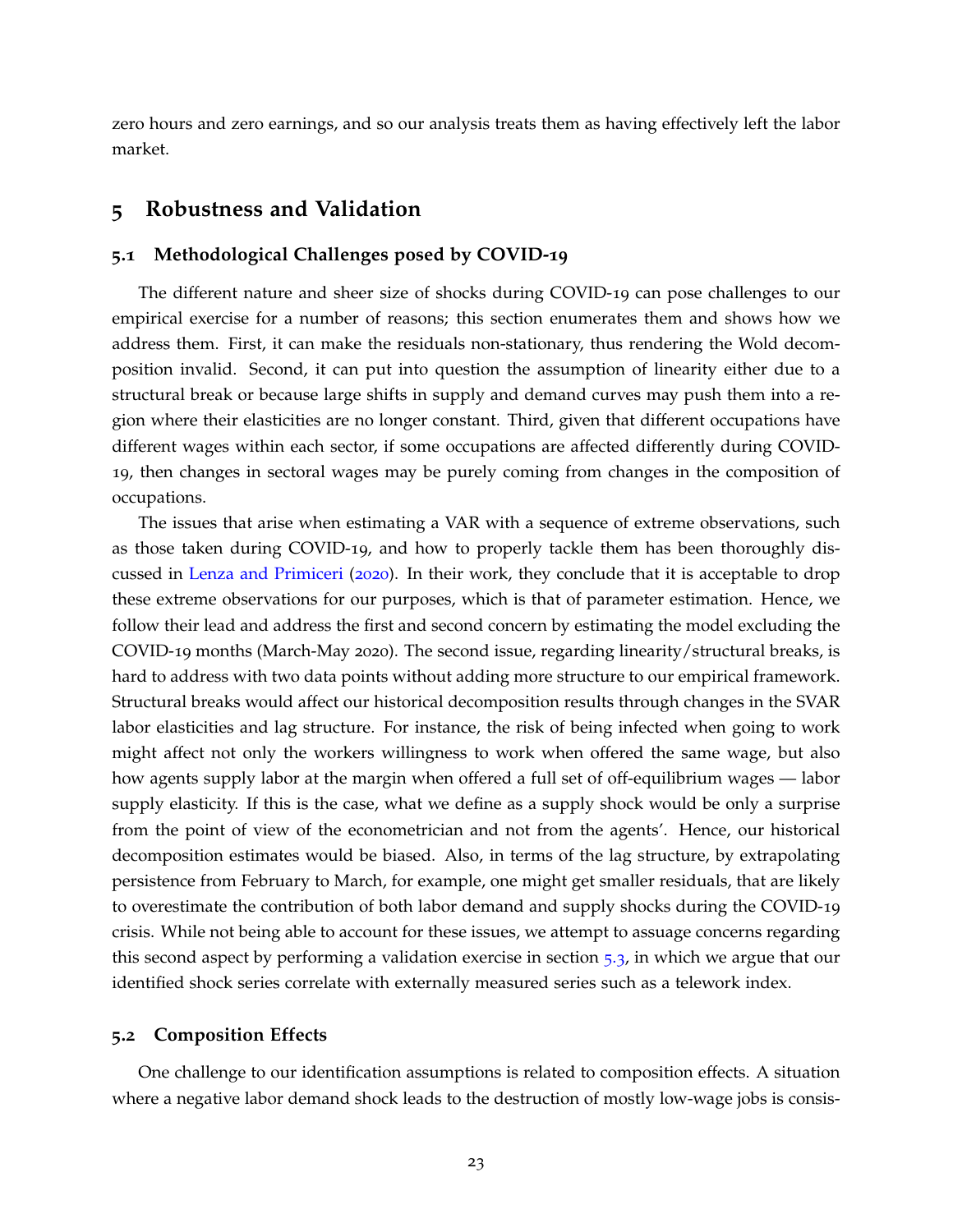tent with a fall in the number of hours and an increase in the average real wage, which could be captured as a supply shock. [Mongey et al.](#page-33-8) ([2020](#page-33-8)), for example, document that workers employed in jobs with low ability to work-from-home tend to have lower income and were more likely to lose their job according to the March 2020 CPS. This concern is hard to address due to the lack of high quality disaggregate data at a sufficiently high frequency. Nevertheless, we attempt to address this issue in three different ways. $18$ 

#### **5.2.1 Production and Nonsupervisory Employees**

Our first attempt at addressing this issue consists of repeating the baseline exercise for all NAICS-2 sectors, but using data on hours and earnings for employees in production and nonsupervisory roles only. By focusing on production employees, our exercise is repeated over a more homogeneous group of workers and is therefore less prone to be contaminated by composition effects. We find that this does not substantially alter our baseline results. Figures [12](#page-25-0) and [13](#page-26-0) present the shock decomposition for March and April 2020, respectively, using production employees.<sup>[19](#page-24-1)</sup> For total private employment, the fall in the growth rate of hours is slightly smaller in March (-1.91 pp vs. -2.59 pp), but larger in April (-18.6 pp vs. -16.24 pp). Supply shocks account for 77% of the drop in March, and 68% in April. Overall, we find similar patterns across sectors. The importance of demand shocks increases in some sectors, namely in Leisure and Hospitality (56% in March, 43% in April) and Transportation (65% in March), but it falls in other sectors, suggesting that while there could be some composition bias our baseline results seem to be relatively robust.

<span id="page-24-0"></span><sup>&</sup>lt;sup>18</sup> Alternatively, one could think of a situation where the most productive workers quit to stay at home due to increased risk of infection, for example. In order to maintain production, firms are then forced to employ less productive workers at lower wages. This could lead to a situation where what was initially a negative supply shock leads to a reduction in wages and an increase in hours (as the less productive workers need to work more hours to produce the same output). This situation is, however, inconsistent with the evidence presented in [Mongey et al.](#page-33-8) ([2020](#page-33-8)), that lower income workers were more likely to lose their jobs during this period.

<span id="page-24-1"></span><sup>&</sup>lt;sup>19</sup>Tables A.6 and A.7 in the Appendix describe the shocks along with  $95\%$  credible intervals.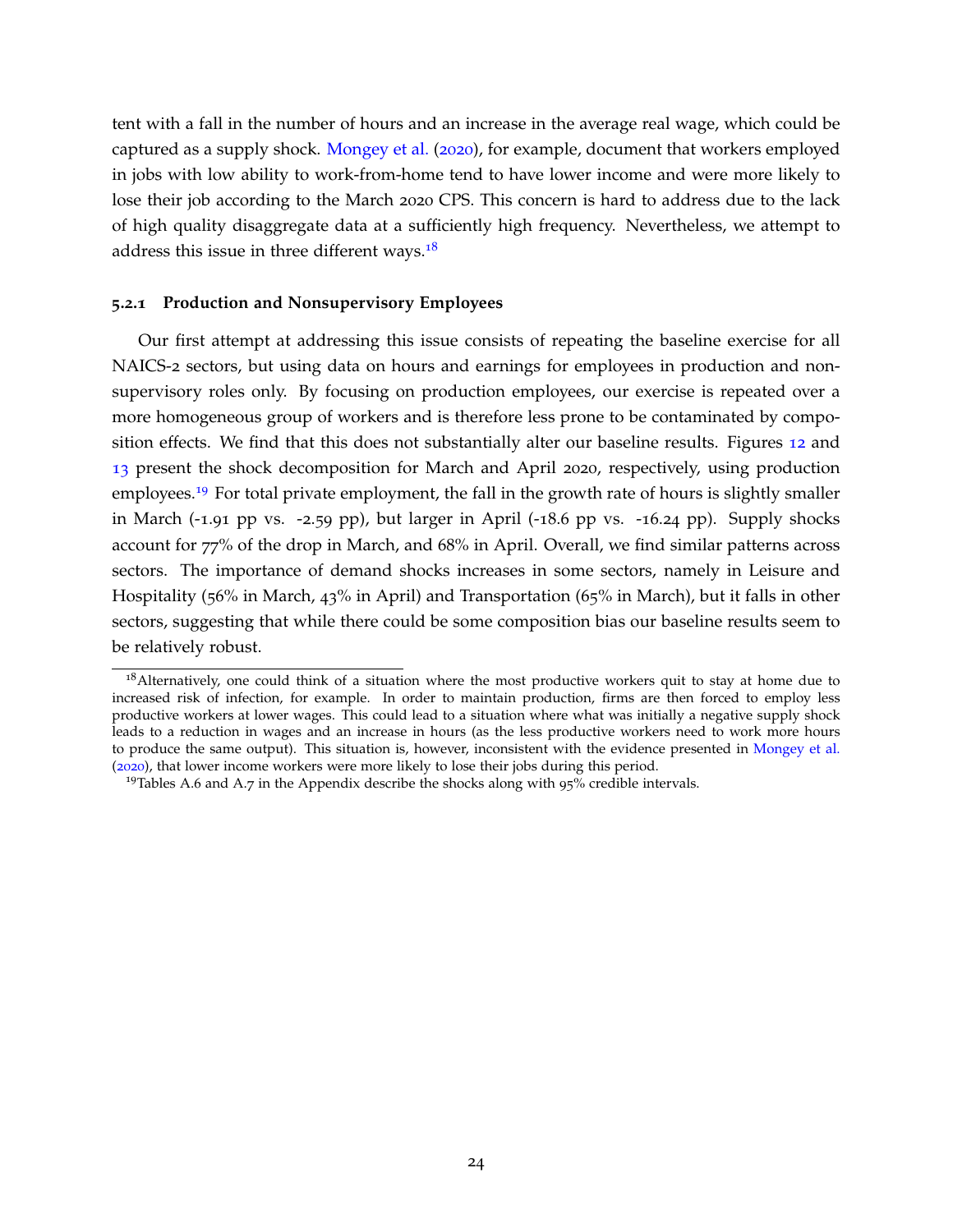<span id="page-25-0"></span>**Figure 12:** Historical decomposition of the growth rate of hours across sectors using production and nonsupervisory employees only, March 2020



Note: The sample for production and nonsupervisory employees we use to estimate our SVAR starts in 1984. Production and nonsupervisory employees CES series code for real wages is 32 and for aggregate weekly hours is 81.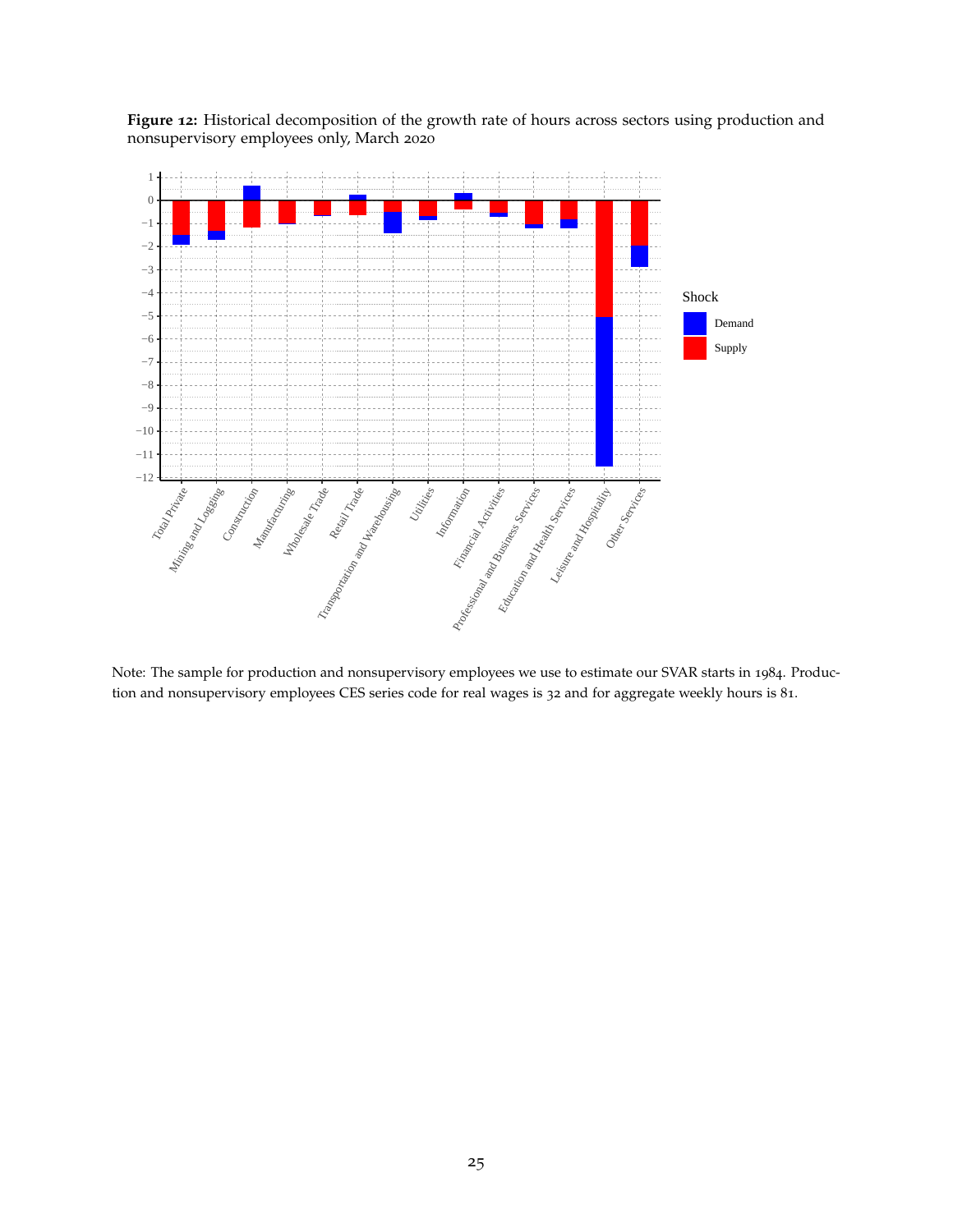<span id="page-26-0"></span>**Figure 13:** Historical decomposition of the growth rate of hours across sectors using production and nonsupervisory employees only, April 2020



Note: The sample for production and nonsupervisory employees we use to estimate our SVAR starts in 1984. Production and nonsupervisory employees CES series code for real wages is 32 and for aggregate weekly hours is 81.

Additionally, Figures  $\frac{1}{2}$  and [6](#page-15-0) show that our baseline results do not change much when our method is applied to hours and wages of production and nonsupervisory employees for industries at the NAICS-3 level. By focusing on a more disaggregated industry classification, we again attempt to apply our method to what is plausibly a more homogeneous set of workers.

#### **5.2.2 CPS Counterfactual**

Our second method to address concerns regarding composition effects involves using micro data from the Current Population Survey (CPS, sourced from IPUMS) to compute the implied changes in average wages that would be observed if the joint dynamics of hours and wages were completely driven by composition effects in March and April. We find that this would have generated large increases in hourly earnings that are largely at odds with the observed micro data for March and April 2020 and could only be rationalized with implausibly large demand shocks over the same period.

We begin by computing counterfactual wage changes in specific sectors under the assumption that there are no labor supply shocks and that all changes in wages are attributed to composition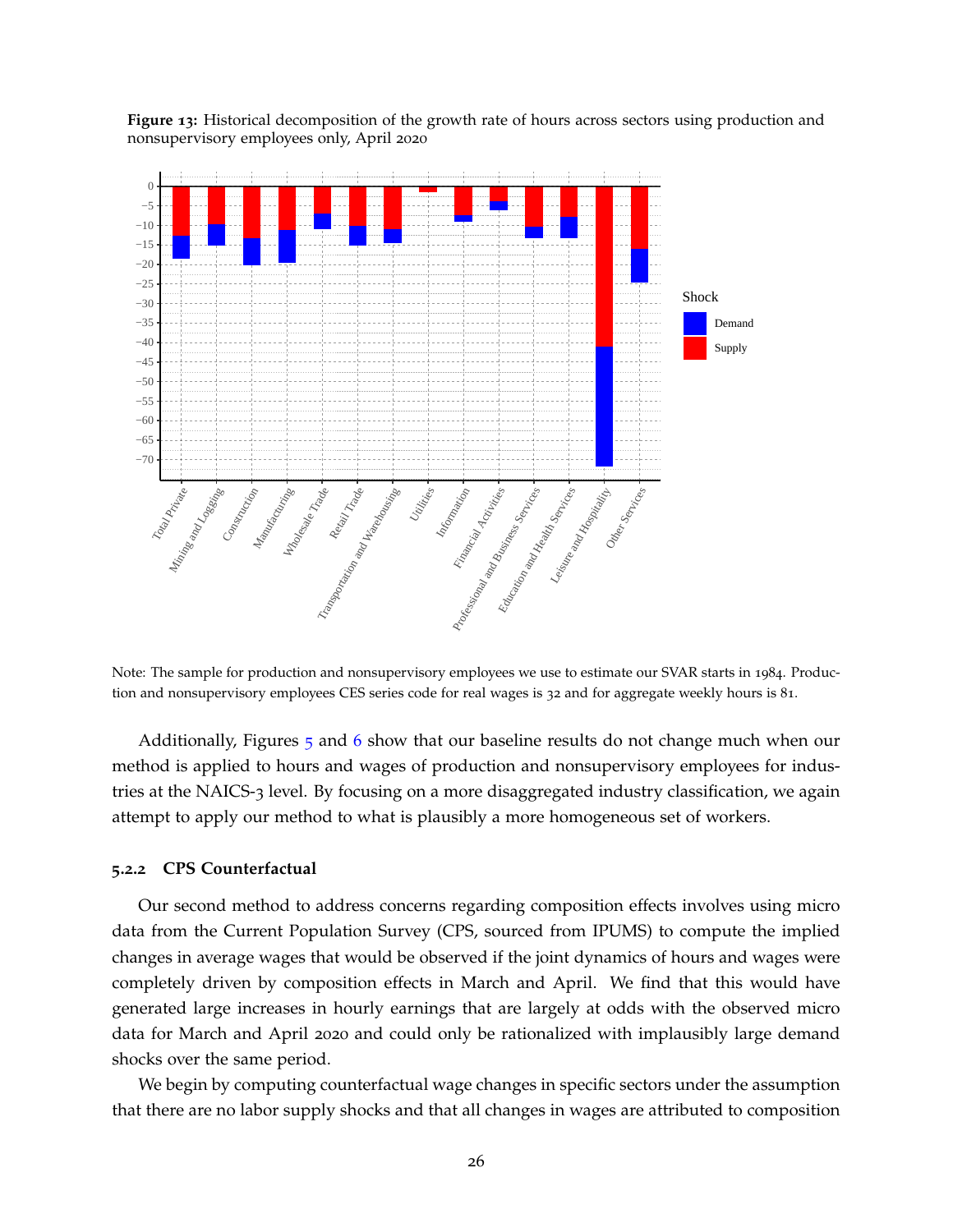effects. We focus on the three subsectors for which hours fell the most in April 2020: ravel accommodation (NAICS: 7211), Clothing and clothing accessories stores (448), and Food Services and Drinking Places  $(722)^{20}$  $(722)^{20}$  $(722)^{20}$  For each sector *s* and occupation *o*, we compute hours worked in the pre-pandemic period *hs*,*o*,0 as well as average hourly earnings *ws*,*o*,0. [21](#page-27-1)

We then take the observed (month-on-month) changes in hours worked in each of the sectors: -2.48% and -92.83% in Clothing Stores for March and April, respectively; -14.36% and -71.01% for Food & Drinking Places; -9.79% and -78.52% for Accommodation. For each sector, we rank all occuppations in that sector by hourly earnings. Given that we observe hours worked for each occupation and in each sector, we drop the appropriate number of hours worked starting with the lowest-earning occupations, until the fall in hours corresponds to the one observed in the data and we then recompute the average hourly earnings in that sector. We do this first for March, taking the 2019 CPS distribution of hours across occupations and sectors as the benchmark and applying the observed sectoral drop in hours for that month. We then apply the April drop in hours to the resulting distribution in March. This allows us to compute two counterfactual hourly earnings for each sector, one for each month. These results are shown in table [1](#page-27-2).

<span id="page-27-2"></span>

|                                       | Clothing Stores | Accommodation | Food & Drink Places |
|---------------------------------------|-----------------|---------------|---------------------|
| 2019 CPS Hourly Earnings              | 21.16           | 17.61         | 14.82               |
| Counterfactual March 2020             | 21.47           | 18.55         | 15.35               |
| $% \Delta$ March 2020 CF vs. 2019 CPS | $+1.45%$        | $+5.29%$      | $+3.59\%$           |
| $\%$ $\Delta$ , data                  | $-0.061\%$      | $-1.62\%$     | $-2.54%$            |
| Counterfactual April 2020             | 65.35           | 38.28         | 24.54               |
| % Δ April 2020 CF vs. March 2020 CF   | $+204.43\%$     | $+106.39\%$   | $+59.80\%$          |
| $\%$ $\Delta$ , data                  | $+11.33\%$      | $+3.05%$      | $-1.11\%$           |

**Table 1:** Counterfactual hourly earnings for selected sectors, assuming extreme composition effects. Note that these are not hourly wages, hence the differences in levels.

By construction, and given that all these sectors experienced drops in hours in both March and April, the composition-effect counterfactual hourly earnings rise for these two months. Importantly, they rise by considerably more than in the data. In order to reconcile these composition effects with the observed changes in the data, these sectors would need to have suffered extreme labor demand shocks that would result in considerable drops in the hourly earnings of the workers who remain employed so as to offset the large increase driven by the composition effects.

<span id="page-27-0"></span>We proceed to document that there is no evidence of large drops in wages for workers in

<sup>&</sup>lt;sup>20</sup>We use the 2020 Annual CPS data refering to occupations and industries worked in 2019 due to better and more consistent data quality versus the 2020 Monthly CPS, and assume that data to be representative of the pre-pandemic period (February 2020).

<span id="page-27-1"></span><sup>&</sup>lt;sup>21</sup>We use the uhrsworkly variable for hours worked weekly. To compute average hourly earnings, we divide incwage by the product of uhrsworkly and wkswork1. We exclude observations for which incwage is either zero or missing, observations for each uhrsworkly is either missing or smaller or equal than 1, and observations for which wkswork1 is smaller than 20. All sector-occupation variables are computed by using the appropriate sample weights. We focus on production and non-supervisory employees. There is no CPS flag that is consistent with the CES definition; we exclude any occupations whose labels include the strings manage or supervis.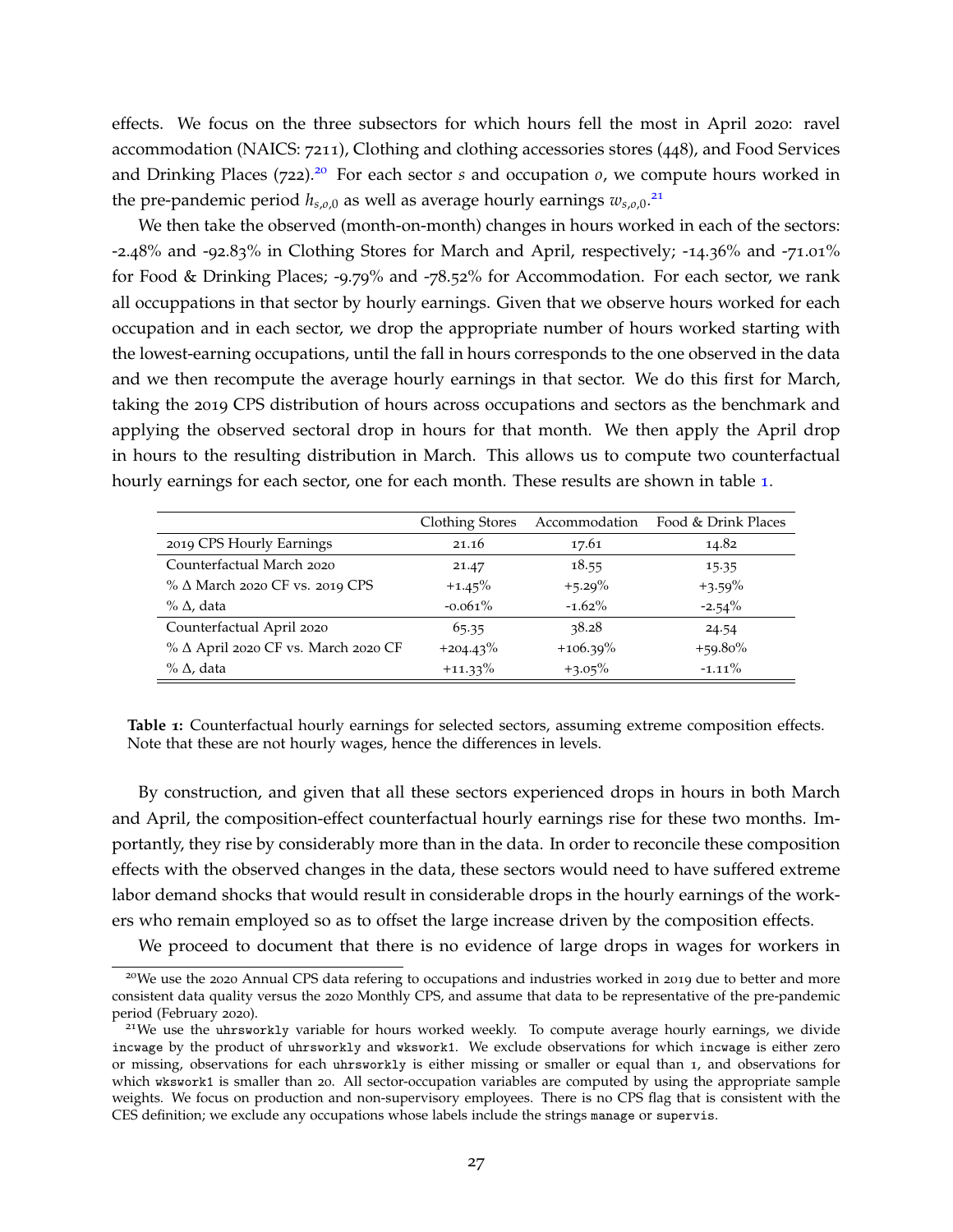occupations that would remain employed under the composition effects-only counterfactual. To do this, we use data from the 2020 Monthly CPS (also sourced from IPUMS) to track hourly earnings of workers who work in these sectors, in occupations that did not experience a fall in hours under our counterfactual scenario. We focus on the occupation with the largest percentage of hours worked in our counterfactual scenario for each sector: Customer service representatives for Clothing Stores (34.7% of hours worked in the April counterfactual, occupation code 5240) and Chefs and head cooks for both Accommodation (17.6% of hours worked in the April counterfactual, occupation code 4000) and Food & Drink (28.3% of hours worked in the April counterfactual). Figure [14](#page-28-0) shows that these hourly wages were relatively stable during March and April 2020.

<span id="page-28-0"></span>

**Figure 14:** Hourly wages for occuppations with largest share of hours worked under composition effect counterfactual in each sector. Source: 2020 Monthly CPS (IPUMS).

Our analysis of the micro data does not invalidate the possibility that composition effects played a role in explaining the joint dynamics of hours and hourly wages during the months of March and April 2020, but we hope to have convinced the reader that an extreme scenario in which there are no negative labor supply shocks and where all movements in wages are caused by demand shocks and composition effects would have resulted in dynamics for wages that are at odds with the micro data.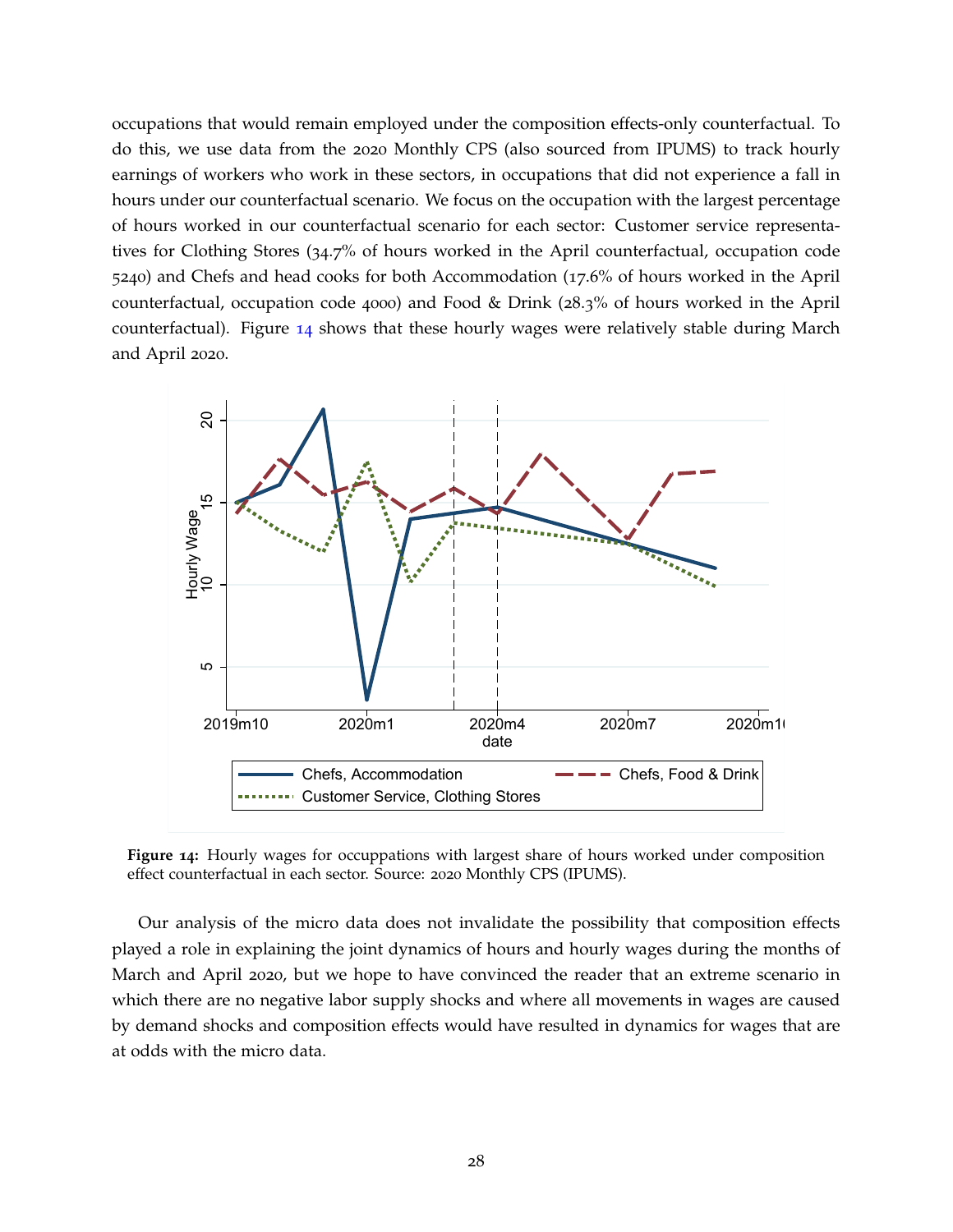#### **5.2.3 Constant Wage Counterfactual**

Finally, we use the parameter estimates from our baseline estimation exercise to perform an alternative shock decomposition where we assume that wages did not increase at all for certain sectors. Composition effects should, in principle, generate opposite movements in wages and hours in March and April that would lead us to overestimate the importance of supply shocks. By imposing that wages remained flat and did not increase, and then using our baseline estimates to perform a historical decomposition, we are in a sense providing a lower bound for the importance of supply shocks for the period that is the subject of that decomposition. We again focus on three of the hardest hit NAICS-3 sectors in April — Travel accommodation, Clothing and clothing accessories stores, and Food Services and Drinking Places — and show that even if we assume that wages did not increase in these sectors (and remained flat), supply shocks still played a very significant role.

<span id="page-29-1"></span>

|                                               |          |          | Clothing Stores Accommodation Food & Drink Places |
|-----------------------------------------------|----------|----------|---------------------------------------------------|
| April Benchmark Historical Decomposition      | $73.9\%$ | 51.7%    | $51.0\%$                                          |
| April Counterfactual Historical Decomposition | $63.3\%$ | $48.7\%$ | $51.9\%$                                          |

**Table 2:** Counterfactual historical decomposition for selected sectors, assuming composition effects drive all the observed wage increase.

The results of this counterfactual exercise where wages are held constant are shown in Table [2](#page-29-1). These results show that the relative contribution of supply shocks for movements in hours falls by 10.6 pp for Clothing Stores, 3 pp for Accommodation, and actually rises by 0.9 pp for Food services & Drinking places. Thus supply shocks still play a dominant role in explaining movements in hours for these sectors even in the absence of observed increases in wages.

### <span id="page-29-0"></span>**5.3 Validating the Results: share of jobs that can be performed from home by sector**

If confinement measures are empirically meaningful for labor supply, we should expect that our estimates of labor supply shocks be positively correlated with the ability of workers to perform their tasks at home. Figure [15](#page-30-0) plots our estimated supply shocks (y-axis) for April 2020 against the share of jobs that can be done at home by sector (x-axis), taken from [Dingel and](#page-32-15) [Neiman](#page-32-15) ([2020](#page-32-15)). Panel (a) confirms that such correlation exists. Leisure and Hospitality, the sector with the smallest share of jobs that can be performed from home, was precisely the sector that was hit the hardest by a negative labor supply shock. Sectors where such share is higher endured smaller labor supply shocks, such as Financial Activities and Information. Despite the small number of observations, the relationship is statistically significant at the 5% level (p−*val* = 0.037), and the share of workers that can perform their job at home per sector explains 34% of the variation of estimated supply shocks. Note also that this relationship is robust to excluding the Labor and Hospitality sector from the analysis; see panel (c). Panel (b) shows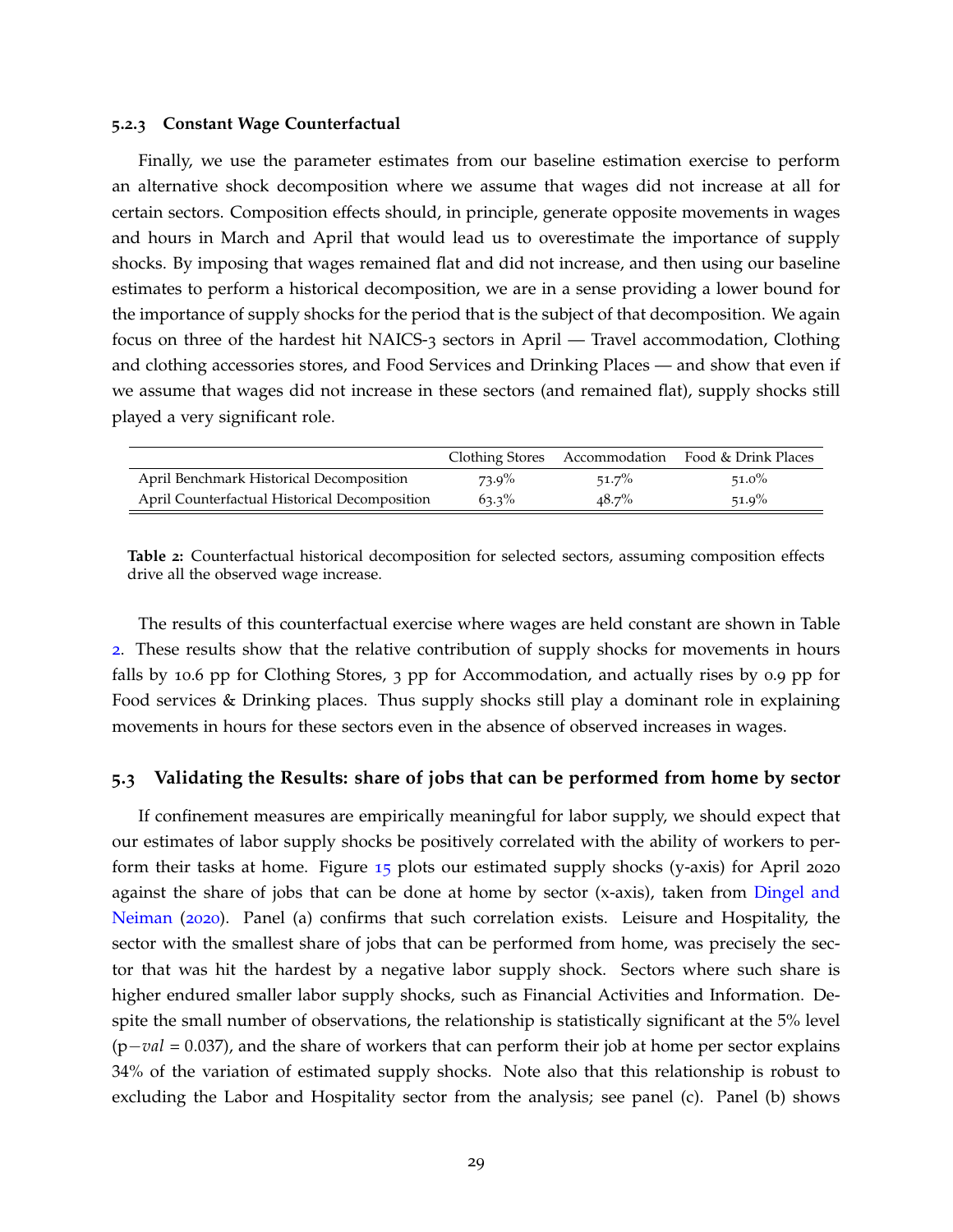that there is also some correlation between the share of jobs that can be done at home and the estimated demand shock in March 2020, but panel (d) shows that this correlation is no longer statistically significant once we remove Labor and Hospitality.

Furthermore, the relationship between this measure and the supply shocks is consistently stronger than that with demand shocks, even when we remove Leisure and Hospitality (which experienced both the largest demand and the largest supply shock during this period).

In the Online Appendix, we show that the validation exercise also holds for the month of March (Figure B.6). Additionally, it also shows that we obtain the opposite pattern in May 2020, with sectors where a smaller share of jobs can be done at home experiencing the most positive supply shocks. We also repeat the analysis for the months of March and April 2019: Figure B.7 shows that the statistically significant and positive correlation vanishes when this measure is compared with supply shocks estimated during a "normal" period.



<span id="page-30-0"></span>**Figure 15:** Correlation between sectoral shocks in April 2020 and the sectoral share of jobs that can be done at home

**ML**: Mining and logging; **C**: Construction; **M**: Manufacturing; **WT**: Wholesale trade; **RT**: Retail trade; **TW**: Transportation and warehousing; **U**: Utilities; **I**: Information; **FA**: Financial activities; **PBS**: Professional and business services; **EHS**: Education and health services; **LH**: Leisure and hospitality; **OS**: Other services. Grey bands represent 95% confidence intervals.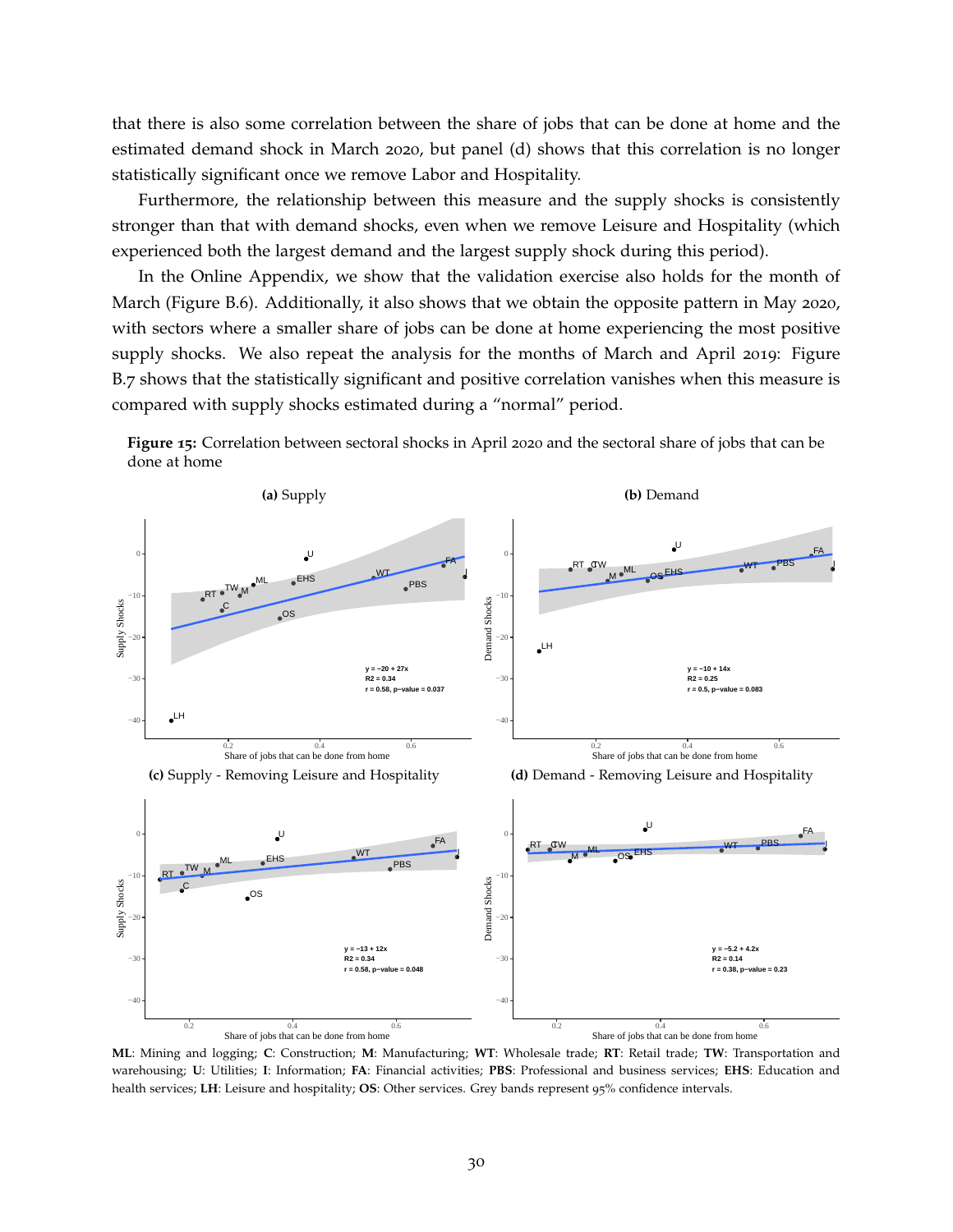### <span id="page-31-0"></span>**6 Conclusion**

In this paper, we employed Bayesian SVARs and informative priors to estimate sequences of labor supply and demand shocks for each major sector of the US economy. Focusing on the ongoing COVID-19 outbreak, we found that two-thirds of the fall in the growth rate of hours worked in March and April 2020 could be attributed to negative labor supply shocks. Most NAICS-2 sectors were subject to negative labor supply and demand shocks. One sector in particular – Leisure and Hospitality – was subject to historically large negative supply and demand shocks. Other sectors, such as Information and Retail Trade, experienced small supply shocks and, in some cases, positive demand shocks.

Although there are some valid concerns that our results could be partly driven by composition effects and that cannot be easily addressed, our results seem to be relatively robust to using narrower categories of workers and industries. We also showed that the size of our estimated supply shocks correlates with other measures, such as the fraction of jobs in each sector that can be performed from home. We believe that this serves as a validation of our shock identification strategy.

Properly measuring demand and supply shocks is essential for the design and implementation of economic policy during the COVID-19 outbreak. Negative labor supply shocks are more directly related to the on-going public health crisis (and public health policy response), while labor demand shocks reflect economic forces that may persist beyond the public health crisis. Negative demand shocks may reflect a fall in aggregate demand that can be addressed via fiscal policy, particularly in sectors that are not directly affected by the lockdown [\(Guerrieri et al.,](#page-33-0) [2020](#page-33-0); [Faria-e-Castro,](#page-32-7) [2021](#page-32-7)). Our shock decomposition could help policymakers to identify which sectors are being mostly affected by lack of demand, and to appropriately design and target policies aimed at minimizing the effects of the current crisis on those sectors.<sup>[22](#page-31-1)</sup> We also think that our measurement exercise is useful for those conducting work on quantitative models of the COVID-19 crisis, as it provides moment conditions regarding movements in labor supply and demand that empirically plausible models should be able to match. Finally, the estimated series of shocks can also be used as instruments for labor supply and demand shocks in applied work.

<span id="page-31-1"></span> $22A$  natural caveat to this is that aggregate shocks may manifest themselves differently across sectors. That is, some aggregate shocks may be demand shocks in some sectors and supply shocks in others. Additionally, aggregate supply output shocks, such as TFP shocks, could also manifest themselves as demand shocks in the labor market. We provide some suggestive evidence that the demand and supply shocks do not seem to emanate from supply chain distortions, the most plausible source of TFP disturbances during the period of analysis.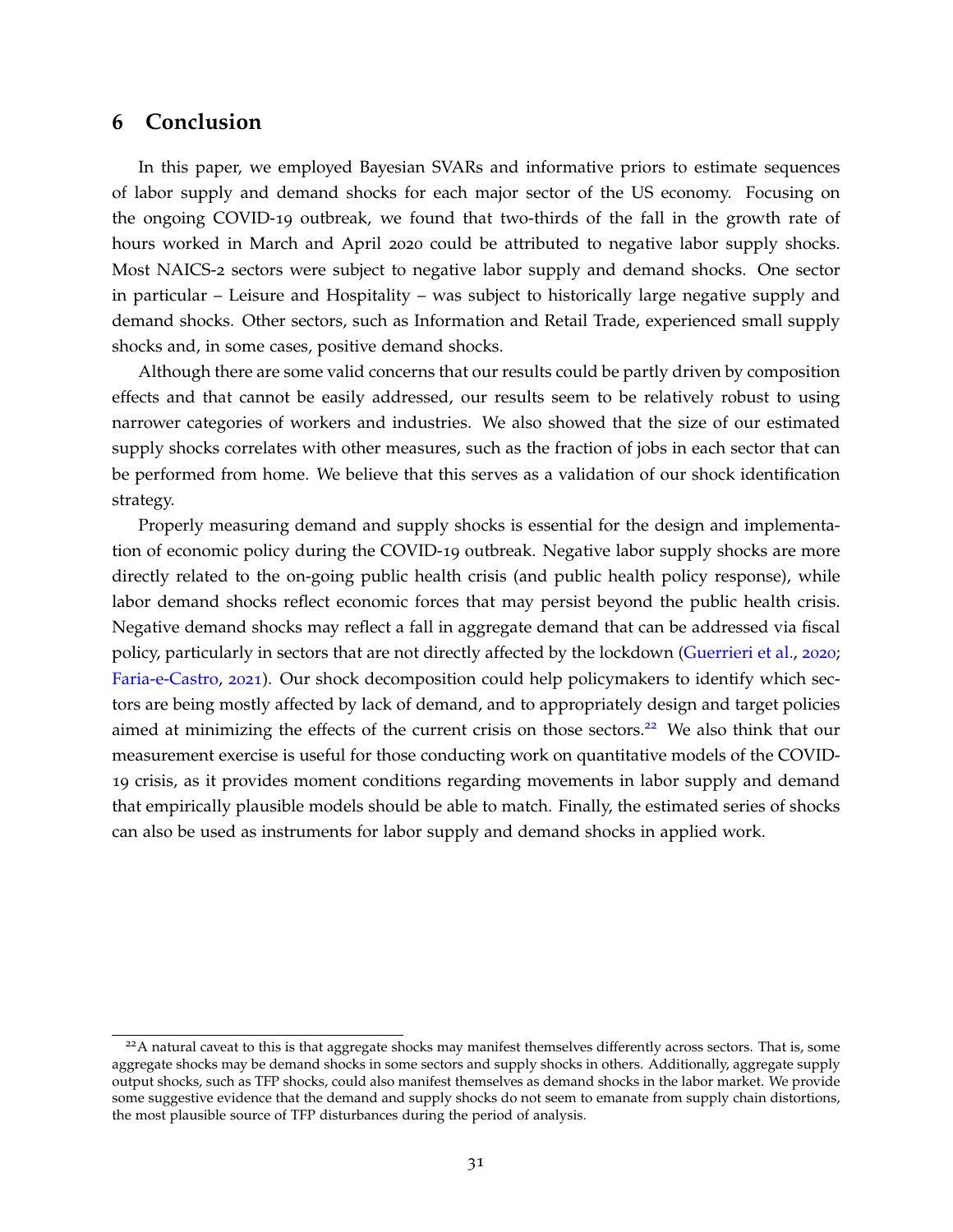# **References**

- <span id="page-32-10"></span>Akerlof, G. A. and W. T. Dickens (2007). Unfinished business in the macroeconomics of low inflation: A tribute to george and bill by bill and george. *Brookings Papers on Economic Activity 2007*(2), 31–46.
- <span id="page-32-1"></span>Baqaee, D. and E. Farhi (2020). Supply and demand in disaggregated keynesian economies with an application to the covid-19 crisis. Technical report, Harvard University.
- <span id="page-32-5"></span>Barrot, J.-N., B. Grassi, and J. Sauvagnat (2020, April). Sectoral effects of social distancing. *Covid Economics* (3).
- <span id="page-32-0"></span>Baumeister, C. and J. D. Hamilton (2015). Sign restrictions, structural vector autoregressions, and useful prior information. *Econometrica 83*(5), 1963–1999.
- <span id="page-32-8"></span>Baumeister, C. and J. D. Hamilton (2018). Inference in structural vector autoregressions when the identifying assumptions are not fully believed: Re-evaluating the role of monetary policy in economic fluctuations. *Journal of Monetary Economics 100*(C), 48–65.
- <span id="page-32-12"></span>Baumeister, C. and J. D. Hamilton (2019). Structural interpretation of vector autoregressions with incomplete identification: Revisiting the role of oil supply and demand shocks. *American Economic Review 109*(5), 1873–1910.
- <span id="page-32-6"></span>Bodenstein, M., G. Corsetti, and L. Guerrieri (2020). Social distancing and supply disruptions in a pandemic. Technical report, CEPR Discussion Paper No. DP14629.
- <span id="page-32-9"></span>Chetty, R., A. Guren, D. Manoli, and A. Weber (2011). Are micro and macro labor supply elasticities consistent? a review of evidence on the intensive and extensive margins. *American Economic Review 101*(3), 471–75.
- <span id="page-32-4"></span>Danieli, A. and J. Olmstead-Rumsey (2020, April). Sector-specific shocks and the expenditure elasticity channel during the covid-19 crisis. Manuscript, Northwestern University.
- <span id="page-32-2"></span>del Rio-Chanona, R. M., P. Mealy, A. Pichler, F. Lafond, and D. Farmer (2020). Supply and demand shocks in the covid-19 pandemic: An industry and occupation perspective.
- <span id="page-32-15"></span>Dingel, J. I. and B. Neiman (2020, April). How many jobs can be done at home? Working Paper 26948, National Bureau of Economic Research.
- <span id="page-32-11"></span>Doan, T., R. Litterman, and C. Sims (1984). Forecasting and conditional projection using realistic prior distributions. *Econometric reviews 3*(1), 1–100.
- <span id="page-32-14"></span>Economic Policy Institute (2020). Weekly ui initial claims by state and industry. Technical report, Data collected from various sources.
- <span id="page-32-3"></span>Eichenbaum, M. S., S. Rebelo, and M. Trabandt (2020, March). The macroeconomics of epidemics. Working Paper 26882, National Bureau of Economic Research.
- <span id="page-32-13"></span>Elsby, M. W. L., B. Hobijn, and A. Sahin (2010). The Labor Market in the Great Recession. *Brookings Papers on Economic Activity 41*(1 (Spring), 1–69.
- <span id="page-32-7"></span>Faria-e-Castro, M. (2021). Fiscal policy during a pandemic. *Journal of Economic Dynamics and Control 125*(C).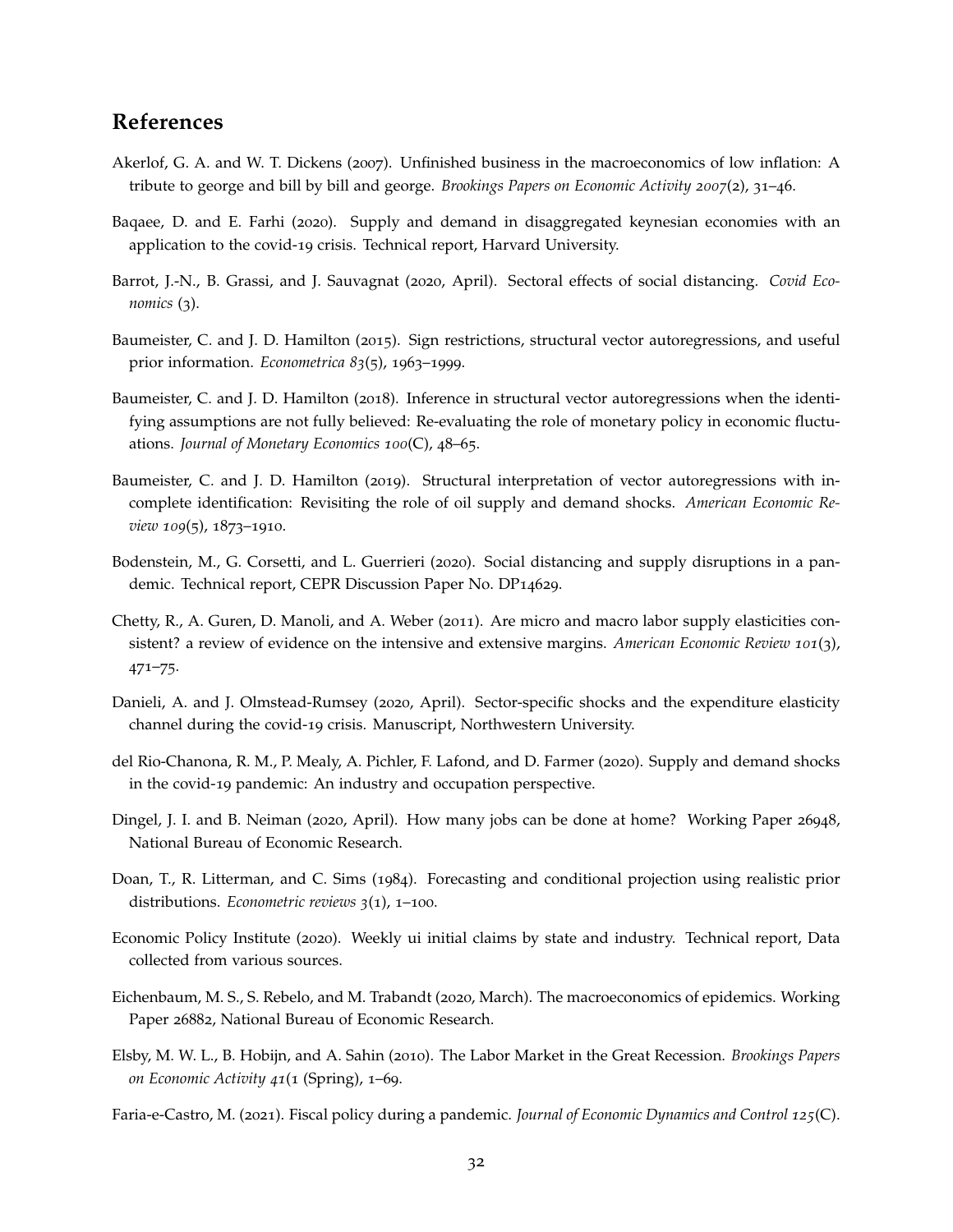- <span id="page-33-5"></span>Gal´ı, J., F. Smets, and R. Wouters (2012). Unemployment in an estimated new keynesian model. *NBER macroeconomics annual 26*(1), 329–360.
- <span id="page-33-0"></span>Guerrieri, V., G. Lorenzoni, L. Straub, and I. Werning (2020, April). Macroeconomic implications of covid-19: Can negative supply shocks cause demand shortages? Working Paper 26918, National Bureau of Economic Research.
- <span id="page-33-4"></span>Hamermesh, D. S. (1996). *Labor Demand*. Princeton University press.
- <span id="page-33-7"></span>Lenza, M. and G. E. Primiceri (2020). How to estimate a var after march 2020. Technical report, National Bureau of Economic Research.
- <span id="page-33-3"></span>Lichter, A., A. Peichl, and S. Siegloch (2015). The own-wage elasticity of labor demand: A meta-regression analysis. *European Economic Review 80*, 94–119.
- <span id="page-33-8"></span>Mongey, S., L. Pilossoph, and A. Weinberg (2020, May). Which workers bear the burden of social distancing policies? Working Paper 27085, National Bureau of Economic Research.
- <span id="page-33-6"></span>Sims, C. A. and T. Zha (1998). Bayesian methods for dynamic multivariate models. *International Economic Review*, 949–968.
- <span id="page-33-2"></span>Smets, F. and R. Wouters (2007). Shocks and frictions in us business cycles: A bayesian dsge approach. *American economic review 97*(3), 586–606.
- <span id="page-33-1"></span>Uhlig, H. (2017). Shocks, sign restrictions, and identification. In *Advances in Economics and Econometrics: Volume 2: Eleventh World Congress*, Volume 59, pp. 95. Cambridge University Press.